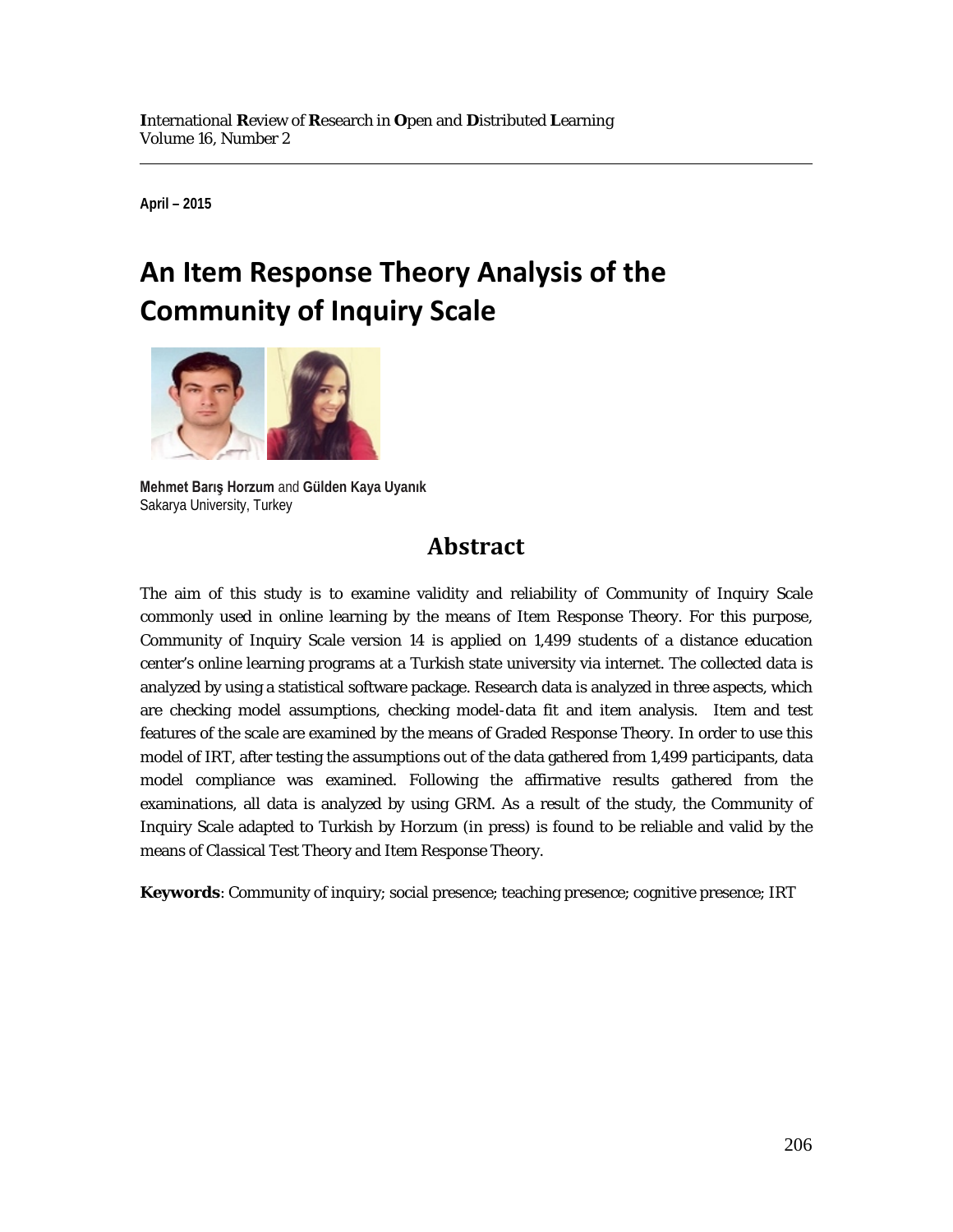## **Introduction**

Nowadays, online learning has become one of the most common applications used in distance learning. 75.9% of the institutions which have 7.1 million students taking at least one online course reported that online learning is critical as a long-term strategy (Allen & Seaman, 2013). There is a need to effectively plan, implement, and manage online learning which is a highly common application (Moore & Kearsley, 2012). To provide these, Garrison, Anderson and Archer (2000) designed Community of Inquiry (CoI) model as a guide to the provision of effective teaching in online learning studies and applications and to the qualities of learning outcomes. While CoI model helps to organize a theoretical frame of learning process in online learning environments (Garrison, Anderson & Archer, 2001), it displays the quality of a basically ideal education experience. Multi-elements like cooperation between the participants, interaction, and observable instructional indicators supporting inquiry are described within this experience (Bangert, 2009).

## **CoI Model and Components**

The framework of CoI model was designed on the idea that the emergence of collaborative information configuration in online learning would occur through a community of inquiry (Shea, 2006). In this regard, it is a process-oriented model (Arbaugh, 2008; Arbaugh, Bangert, & Cleveland-Innes, 2010). CoI model highlights the significance of the fact that in order to enable sustainable deep learning and learning outcomes like critical inquiry in online learning environments, social interaction is not sufficient on its own, unless it is supported and integrated with cognitive and instructional elements (Garrison, Anderson, & Archer, 2000).

Within the framework of CoI, an environment to help reach a common point, diagnose misunderstood points, and enable responsibility in learning is created (Garrison & Anderson, 2003). The focus in CoI model is on the presence and belonging to a group (Joo, Lim, & Kim, 2011). The model includes three components, cognitive (CP), social (SP), and teaching presence (TP), which are emphasized as being the significant factors for the formation of a community.

One of the components of the model is TP, which is a key factor in terms of online teaching skills of the model (Garrison & Arbaugh, 2007), methods of the instructors (Bangert, 2009), and the behaviors necessary for creating a productive community (Shea, Li, Swan, & Pickett, 2006). By creating an appropriate teaching environment, collaboration of active participants in the community of teaching is aimed in the TP. Hence, design, facilitation, and direct instruction categories (Anderson, Rourke, Garrison, & Archer, 2001) are prioritized for online learning. The focus points are direct teaching activities like teaching process including the use of online learning tools, subject matter and outcomes, design and organization of the learning activities and tasks in the design category; providing participation of the learners, focusing on new terms, and simplifying the discussions to have consensus in the facilitation category; and relating the information from different sources, resolving misconceptions, and providing feedback in the direct instruction category (Shea, Fredericksen, Pickett, & Pelz, 2003). Not only the TP, but online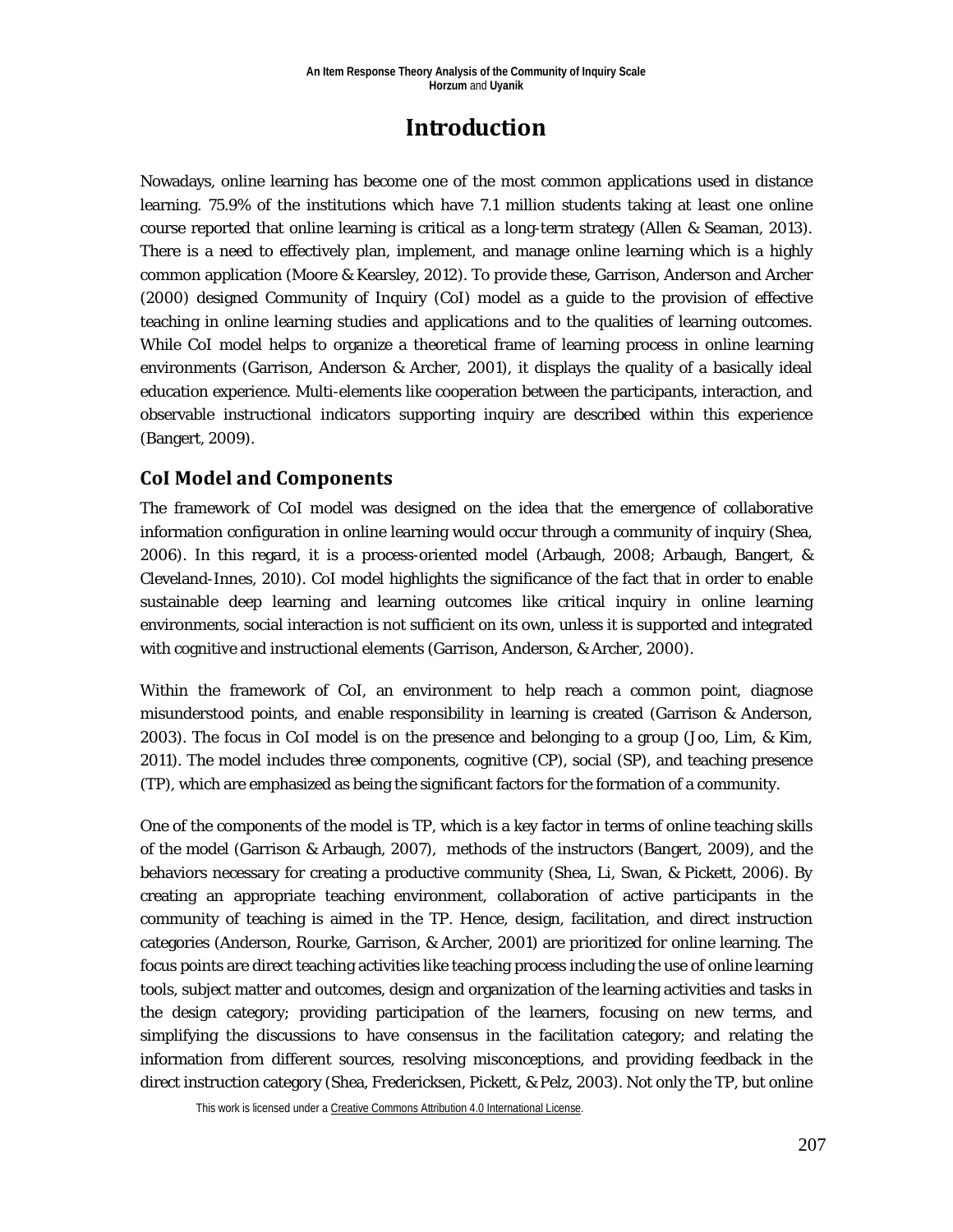agents and automatic messages are also prioritized in online learning environments (Joo, Lim, & Kim, 2011). TP will be able to construct a bridge for the transactional distance between learner and instructor (Arbaugh & Hwang, 2006) by ensuring a deep learning process for the learner.

SP, another component of the model occurs with the learner's feeling of belonging to a course when taking part in online learning activities (Picciano, 2002). For SP, interaction is not enough on its own; thus, it should be supported with various interactional activities like developing interpersonal relationships and communicating purposefully in a trusting environment (Garrison, 2007). Emotional expression, open communication, and group cohesion are required to possess SP in online learning environments. The focus points of these categories can be stated as follows: emotions supporting inter-personal communication and relationships, use of affective response for humor and self-disclosure in the emotional expression category; recognition, encouragement, and interaction in the open communication category; addressing by name, salutations and use of inclusive pronouns in the group cohesion category (Garrison & Anderson, 2003). SP can be directly affected by the environment it is in and the tools used. SP of learners can decrease in a text-based environment, an agent application in which real people do not take place, or not individualized automatic text messages. Learners realizing their presence in the environment will create a positive effect and contribute to constructing a cooperative environment.

CP, another component of the CoI model, reflects learning and inquiry processes (Garrison, Cleveland-Innes, & Fung, 2010). The term CP based on the notion of Dewey's Practical Inquiry indicates critical and creative thinking process (Shea, Hayes, Vickers, Gozza-Cohen, Uzuner, Mehta, Valtcheva, & Rangan, 2010); thus, it is the reflection of meta-cognitive skills (Garrison, & Anderson, 2003). CP consists of four categories: triggering event, exploration, integration, and resolution. In the category of triggering event, a chaotic situation is created with the help of a problem to start an inquiry process. Exploration category includes generation of knowledge by brainstorming, clarifying the chaos and defining the problem. Sharing the generated knowledge, exchanging ideas, and reaching consensus are taking place in the category of integration. For the final phase, the implementation of the generated knowledge occurs in order to solve the problem (Akyol, Garrison, & Ozden, 2009; Joo, Lim, & Kim, 2011; Shea & Bidjerano, 2010). Use of reflective questions is highly significant for CP (Bangert, 2008). CP enables a learner to possess the meta-cognitive skills, which makes the learner more active and successful in a cooperative CoI.

When all three components of CoI are present, constitution of individual comprehension in learning and possession of the knowledge in a social process take place (Cleveland-Innes, Garrison, & Kinsel, 2007). In this regard, all three components of the model are interrelated elements that enhance each other (Anderson, Rourke, Garrison, & Archer, 2001; Arbaugh, 2008; Archibald, 2010; Conrad, 2009; Garrison & Cleveland-Innes, 2005; Kozan & Richardson, 2014b; Traver, Volchok, Bidjerano, & Shea, 2014). These studies also support the theoretical framework of the model. In an online learning environment, the occurrence of the three components effects the learning outcomes positively (Akyol, & Garrison, 2008; Horzum, In Press; Ke, 2010; Swan &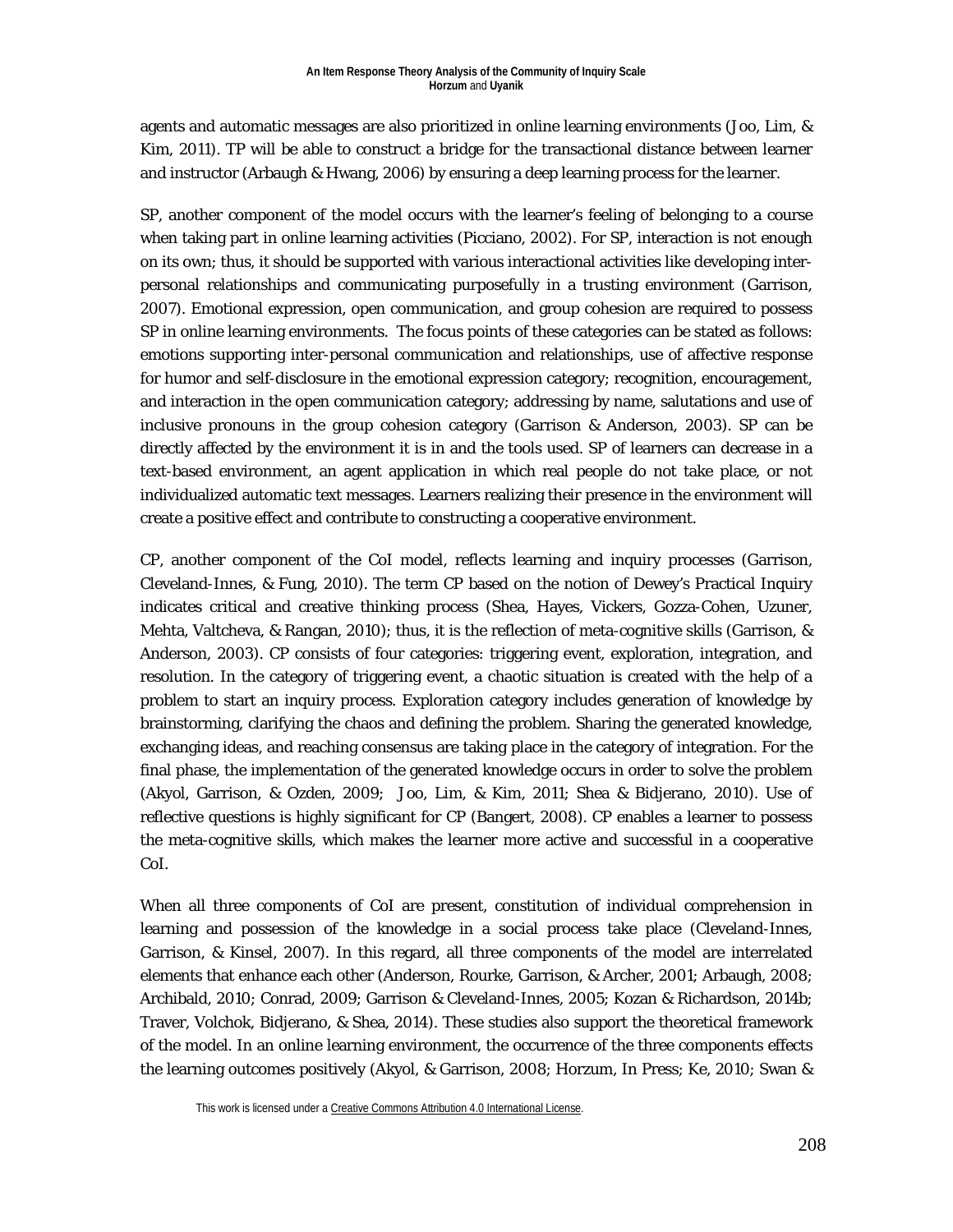Shih, 2005). Consequently, measuring the formation of the components of CoI model in online learning environments is important.

### **Measurement of CoI Model's Components**

In the studies related to the measurement of CoI model's components, the use of different qualitative and quantitative tools as measurement tools is observed. While the studies based on quantitative method include scales, qualitative studies consist of interviews and transcripts. It is possible to state that the studies using scales as measurement tools are in great numbers. In some of the studies using scales, components are measured separately while all components are measured in the other studies. For instance, the related literature includes not only the studies on separate components like SP (Kim, 2011), CP (Shea, & Bidjerano, 2009), and TP (Ice, Curtis, Phillips, & Wells, 2007), but also the studies on all components (Arbaugh, 2008; Arbaugh, Cleveland-Innes, Diaz, Garrison, Ice, Richardson, & Swan, 2008; Bangert, 2009; Burgess, Slate, Rojas-LeBouef & LaPrarie, 2010; Carlon, Bennett-Woods, Berg, Claywell, LeDuc, Marcisz, Mulhall, Noteboom, Snedden, Whalen, & Zenoni, 2012). The studies using scales on one component are regarded as not preferable in terms of the integrated structure and interrelationships of the components. The measurement tools for all components are preferred to measuring the formation of a community. Among these measurement tools, the most used and cited one is the scale developed by Arbaugh and colleagues (2008). This scale is used in various studies (Akyol, Ice, Garrison, & Mitchell, 2010; Arbaugh, Bangert, & Cleveland-Innes, 2010; Bangert, 2009; Ice, Gibson, Boston, & Becher, 2011; Kovalik & Hosler, 2010 etc.). Besides, there are some studies re-examining the structure of CoI model and construct validity of the scale (Kozan & Richardson, 2014a; Shea, Hayes, Uzuner-Smith, Gozza-Cohen, Vickers, & Bidjerano, 2014; Swan et al., 2008).

Use of exploratory and confirmatory factor analyses based on classical test theory is observed in the scale development studies and re-examinations of validity and reliability of the scale (Arbaugh, Bangert, & Cleveland-Innes, 2010; Bangert, 2009; Diaz, Swan, Ice, & Kupczynski, 2010; Swan, Shea, Richardson, Ice, Garrison, Cleveland-Innes, & Arbaugh, 2008). In another study, the structure is tested by asking the significance of items in the scale and components of the model to the learners (Diaz, Swan, Ice, & Kupczynski, 2010). However, absence of a study based on item response theory examining the scale in terms of substantive results from the group is noticed.

### **Item Response Theory**

Item Response Theory (IRT) was developed to resolve the deficiency of Classical Test Theory (CTT). The basis of IRT, classical measurement models have some limitations. These limitations can be summarized as follows:

• Ability of examinee and characteristics of test cannot be separated in CTT. Ability of the examinees depends on the test items and whether an item is hard or easy depends on the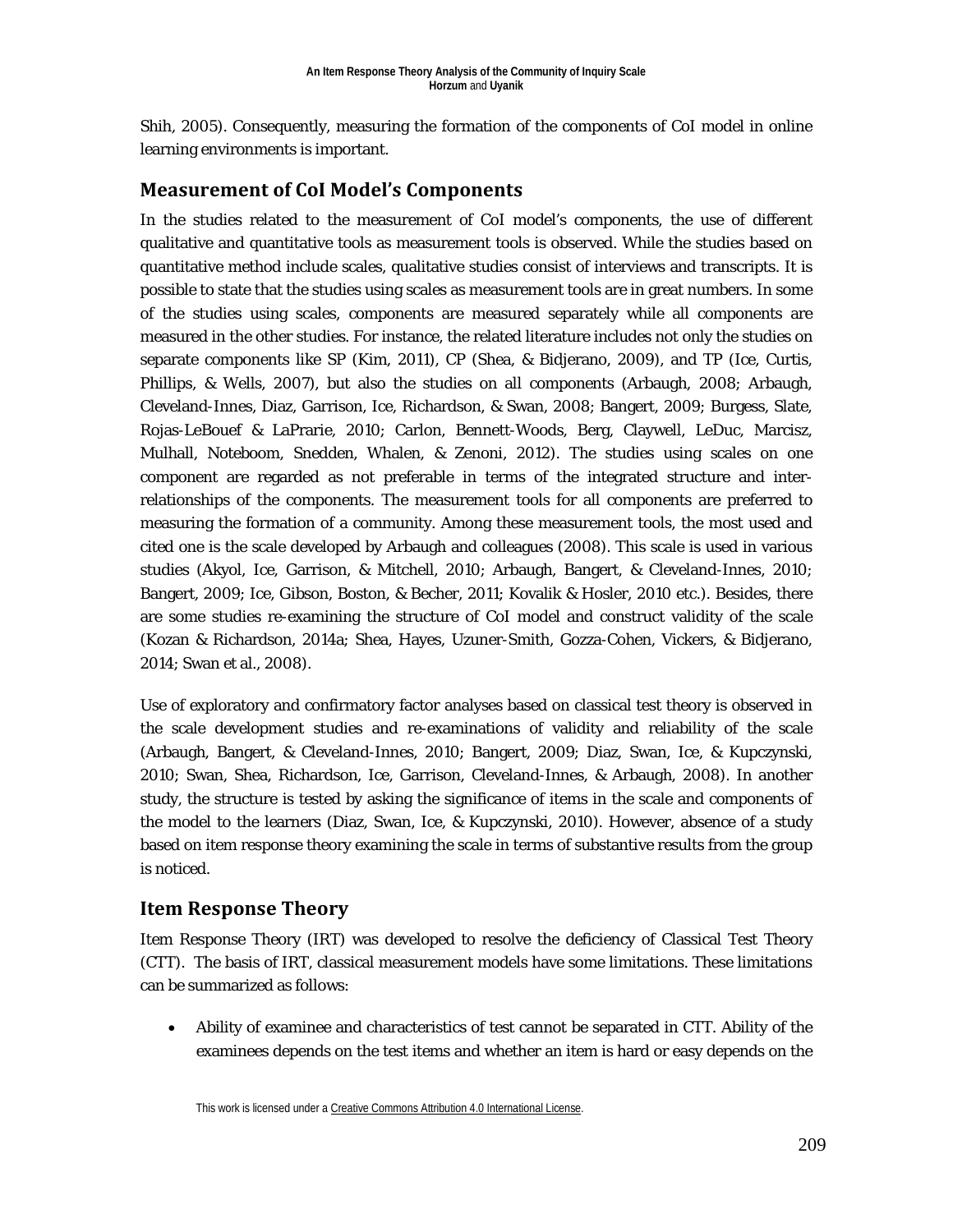ability of the examinees. In other words in CTT test items are group dependent and ability of examinees are test-dependent (Hambleton, Swaminathan & Rogers, 1991).

- In CTT reliability is defined as "the correlation between test scores on parallel forms of a test". But, in practice it is nearly impossible to have parallel tests. So that, reliability coefficients that are procured by CTT are lower bound (Hambleton & van der Linden, 1982).
- Standard error of measurement is assumed to be the same for all examinees in CTT. But scores on any test cannot be equal for examinees of different ability. Therefore, the same standard error of measurement for all examinees is implausible (Lord, 1984).
- Classical test theory is test oriented rather than item oriented.

Because of these limitations, some alternative theories and models have been sought. According to Hambleton, Swaminathan and Rogers (1991), this alternative theory would include: (a) item characteristics but not group-dependent, (b) examinee ability scores but not item-dependent, (c) reliability but does not require test to be parallel, (d) a measure of precision for each ability score. It has been shown that all these features appear within IRT (Hambleton & Swaminathan, 1985; Embretson & Reise, 2000; Baker, 2001).

According to IRT, there is a correlation which can be expressed mathematically between unobservable abilities in a certain area or features of individuals and answers of the test items related to these areas. IRT which has superiority over CTT can be used for test development, test equating, identification of item bias, CAT and standard-setting in the studies.

IRT has different models for binary and polytomous data. Numerous measurement instruments especially in attitude assessment include items with multiple ordered response categories. For this kind of data, polytomous item response models are needed to represent trait level. Likerttype scales can be analyzed by Graded Response Model (GRM). GRM is a kind of polytomous IRT model that can be used when item responses are ordered categorically just like in Likert-Scales. In this research, we use GRM to have item and scale parameters.

In online learning, the most widely used scale for measuring the components of CoI was developed by Arbaugh, Cleveland-Innes, Diaz, Garrison, Ice, Richardson, and Swan (2008) (Horzum, In press). The scale was adapted to different languages, mainly Turkish. The problem of this research is to determine whether the form of the Turkish version of this CoI scale is a valid and reliable scale when used IRT.

## **Aim of the Research**

Whether the students perceive as a part of their community, teaching, cognitive, and social presence level could be calculated by using the CoI scale to the students in online learning applications. Making this calculation will reveal areas that need improvement in applications. In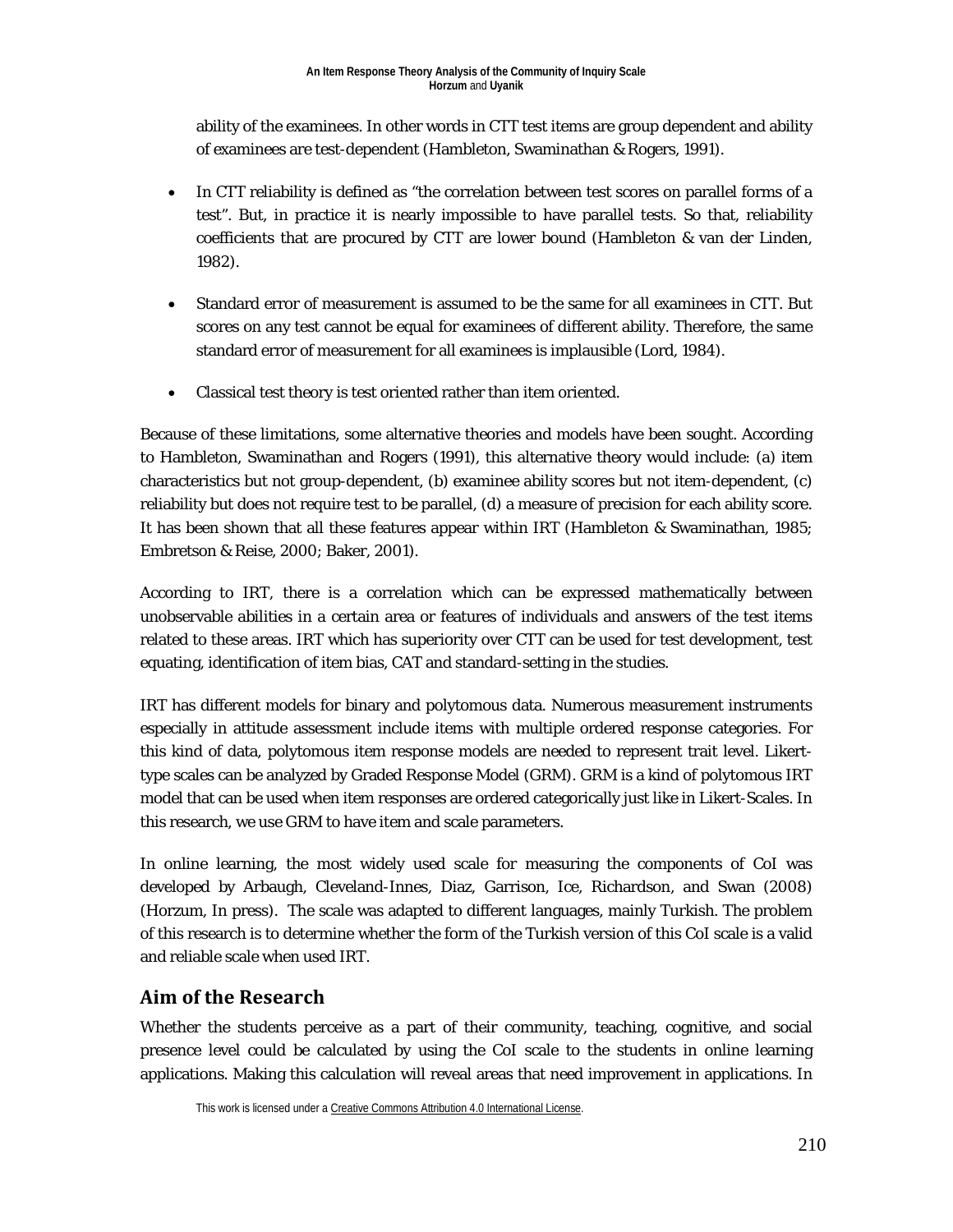this way, the online learning programs will be able to create a sense of community. Furthermore the data obtained from the scale for which categories of presence are missing will offer tips on both the content design, the components used in the learning management system and precautions that tutorials and administrators should take. With the findings from the scale, designing, planning and implementation to give more effective online learning outputs will be provided. Therefore it is important to have evidence that is valid and reliable in terms of the qualifications that the scale measures.

Exploratory and confirmatory factor analyses are focused in the validity and reliability studies of CoI model whereas another study examines the opinions of learners on the significance of the items. The aim of this study is to examine item and test characteristics of the scale used for components of CoI model by the means of IRT.

## **Method**

### **Participants**

The study group of this research consists of 1,499 learners in online learning programs provided by Sakarya University distance education center. 587 (39.2%) of these learners are female whereas 912 (60.8%) of them are male. Age of the participants ranges from 18 to 57, the mean age (M) is 27.48, and the standard deviation (s) is 6.70.

### **Process**

Item and test features of the scale were examined by the means of Graded Response Theory. In order to use this model of IRT, after testing the assumptions out of the data gathered from 1,499 participants, data model compliance was examined. Following the affirmative results gathered from the examinations, all data was analyzed by using GRM.

## **Instrument**

CoI was used in the study as a measurement tool. CoI scale was developed by Arbaugh, Cleveland-Innes, Diaz, Garrison, Ice, Richardson, & Swan in 2008. In this study, 34-item scale and the structure of 3 sub-factor components of CoI was scrutinized and analyzed by using exploratory factor analysis. Turkish adaptation of the scale was developed by Horzum (in press). For the adaptation study, construct validity of the scale was examined by exploratory and confirmatory factor analyses. In the exploratory factor analysis, it was found out that the scale had three factors structure and total variance explained 67.63%. Subsequently, as a result of confirmatory factor analysis, the fit index of 34-items and three factors structure was found as  $\chi^2$ /df=1.74, RMSEA=0.071, CFI=0.98, NFI=0.96, and NNFI=0.98. The first factor of CoI scale SP consists of 9 items, the second factor CP contains 12 items, and the last one TP includes 13 items. There are in total 34 items and 3 sub-factors in the scale, implementation of which takes 10 to 30 minutes.

This work is licensed under [a Creative Commons Attribution 4.0 International License.](http://creativecommons.org/licenses/by/4.0/)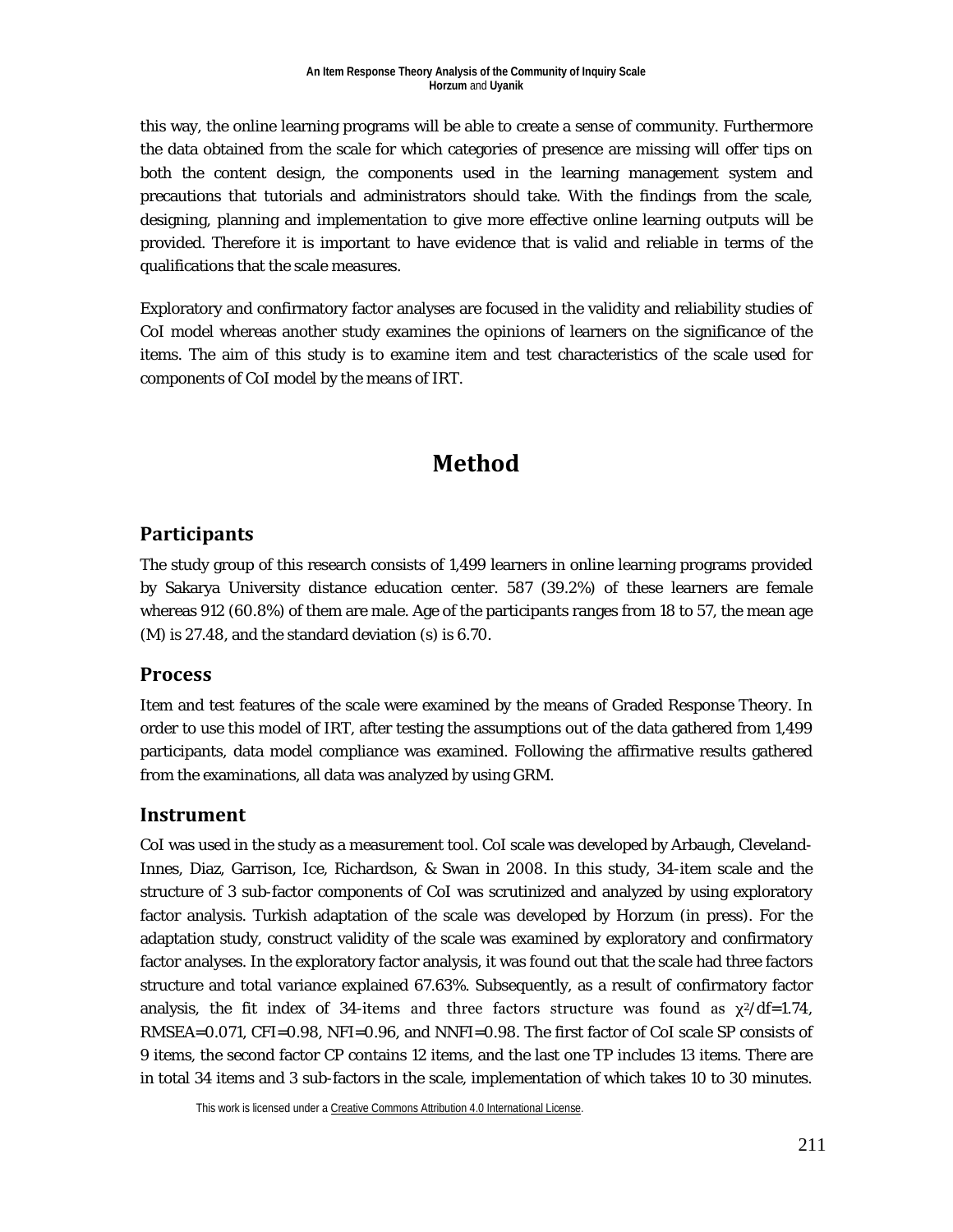The 5-Likert scale includes questions requiring the answers as in the rank from 'I Completely Disagree' (1) to 'I Strongly Agree' (5). Cronbach's Alpha factors meaning the internal consistency of scale reliability was 0.97 for overall of the scale, 0.90 for SP, 0.94 for CP, and 0.94 for TP (Horzum, In press).

## **Data Collection and Analysis**

With the aim of collecting data, firstly Sakarya University Distance Education Center was consulted for getting necessary permissions related to the implementation of the scale. Following the permission process, CoI scale was changed into an online form, and published on learner management system to which the learners were registered. The scale was filled voluntarily, and no credential information was required.

There are three subtitle in the analysis of this research. First assumptions of model then modeldata fit checked, later items were analyzed. In the first step of analysis, unidimensionality and local independence were checked as model assumptions. Factor analysis was applied for the assumption of unidimensionality. To define first factor as dominant, eigenvalues and scree plot was considered (Önder, 2007). To convince unidimensionality assumption a dominant first factor is needed (Hambleton et al., 1991). Confirmatory Factor Analysis (CFA) was conducted in LISREL 8.80 (Jöreskog & Sörbom, 1999) program to see if the scale verifies unidimensional structure. Pursuant to the results of CFA, model-data fit was computed by using the CFA, RMSEA and NNFI values. RMSEA has a value between 0 and 1, and perfect fit occurs when it approaches to 0 (Bollen & Curran, 2006; Tabachnick & Fidell, 2007). Having higher values than 0.90 from CFI and NNFI which are among other fit indexes indicates perfect fit (Tabachnick & Fidell, 2007).

Another assumption of IRT is "local independence". Local independence points to the statistical independence of the responses given by sub-groups of a certain ability level to an item. This assumption is verified if an individual's performance on an item does not affect the performances for other items. Local independence means that ability is not sufficient by itself to explain the relationships between the items (Hambleton & Swaminathan, 1985). Violation of this assumption leads to the violation of the unidimensionality, as well. Therefore, it can be acknowledged that unidimensional 34-item scale verifies local independence.

For the second step of data analysis, model-data fit was examined for GRM which is used for attitude items. At this stage, compliance levels of attitude items were analyzed by the means of the differences between observed and expected frequencies. The differences between observed and expected frequencies are also referred as "residuals". Embretson and Reise (2000) state the residuals approaching zero  $(<0.1$ ) proves to be a solid criterion for the goodness of model-data fit.

Item calibration was conducted by applying GRM in MULTILOG (Thirsten, 1991) program for the last step of the analysis. Item parameters of the model were identified through Marginal Maximum Likelihood (MML) method. In addition to total information and standard error functions for three sub-scales, information curves of some examined items are given.

This work is licensed under [a Creative Commons Attribution 4.0 International License.](http://creativecommons.org/licenses/by/4.0/)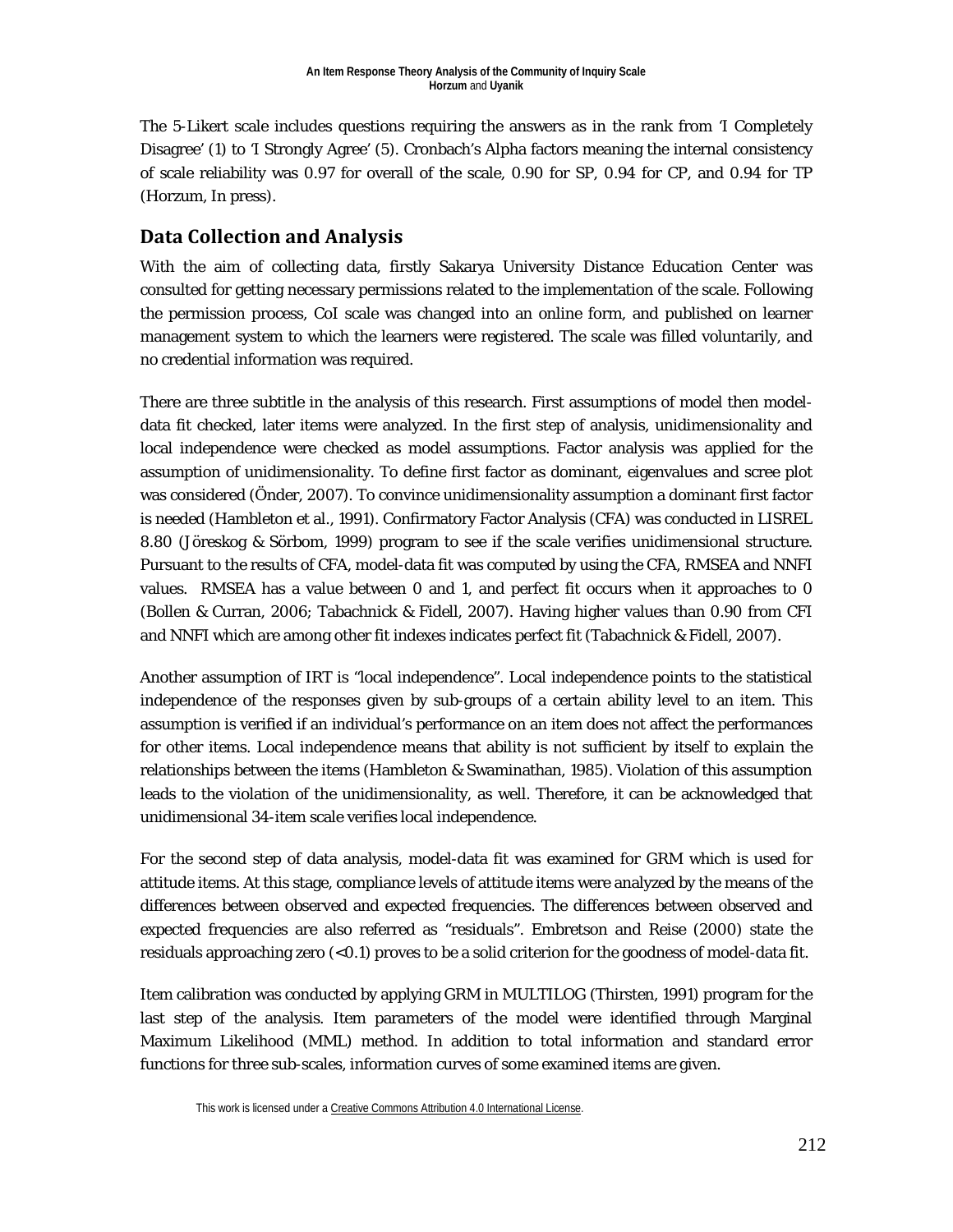## **Results**

## **Checking Model Assumptions**

Polytomous models as well as binary models are required to meet the local independence and unidimensionality assumptions of IRT (Tang, 1996). Principal components factor analysis was conducted on CoI scale to determine if it satisfies the unidimensionality assumption. Findings of eigenvalues and variance proportions related to the conducted factor analysis are displayed in Table 1.

Table 1

*Factor Analyses Results*

| Factor | Eigenvalue | % of Variance | Cumulative % |
|--------|------------|---------------|--------------|
|        | 18.301     | 53.826        | 53.826       |
| ∼      | 1.966      | 5.783         | 59.609       |
|        | 1.244      | 3.660         | 63.269       |

Table 1 clearly indicates that the 53.826% of variance is explored by the first factor. Besides, the fact that there is a sharp decrease in the proportions between eigenvalues and accounting for the variance after the first factor and that the difference between them becomes nine-fold is remarkable. Based on these results, CoI Scale may be said to be unidimensional or to measure only one structure.

Additionally, CFA was implemented to determine if the scale was unidimensional. The findings of the model were computed as  $RMSEA = 0.054$ ,  $NFI = 0.99$ ,  $NNFI = 0.99$ ,  $SRMR = 0.032$ ,  $GFI = 0.90$ , and CFI=0.99, which verifies the unidimensionality of the scale. In order to be able to identify unidimensionality visually, the eigenvalue factor chart is shown in Figure 1.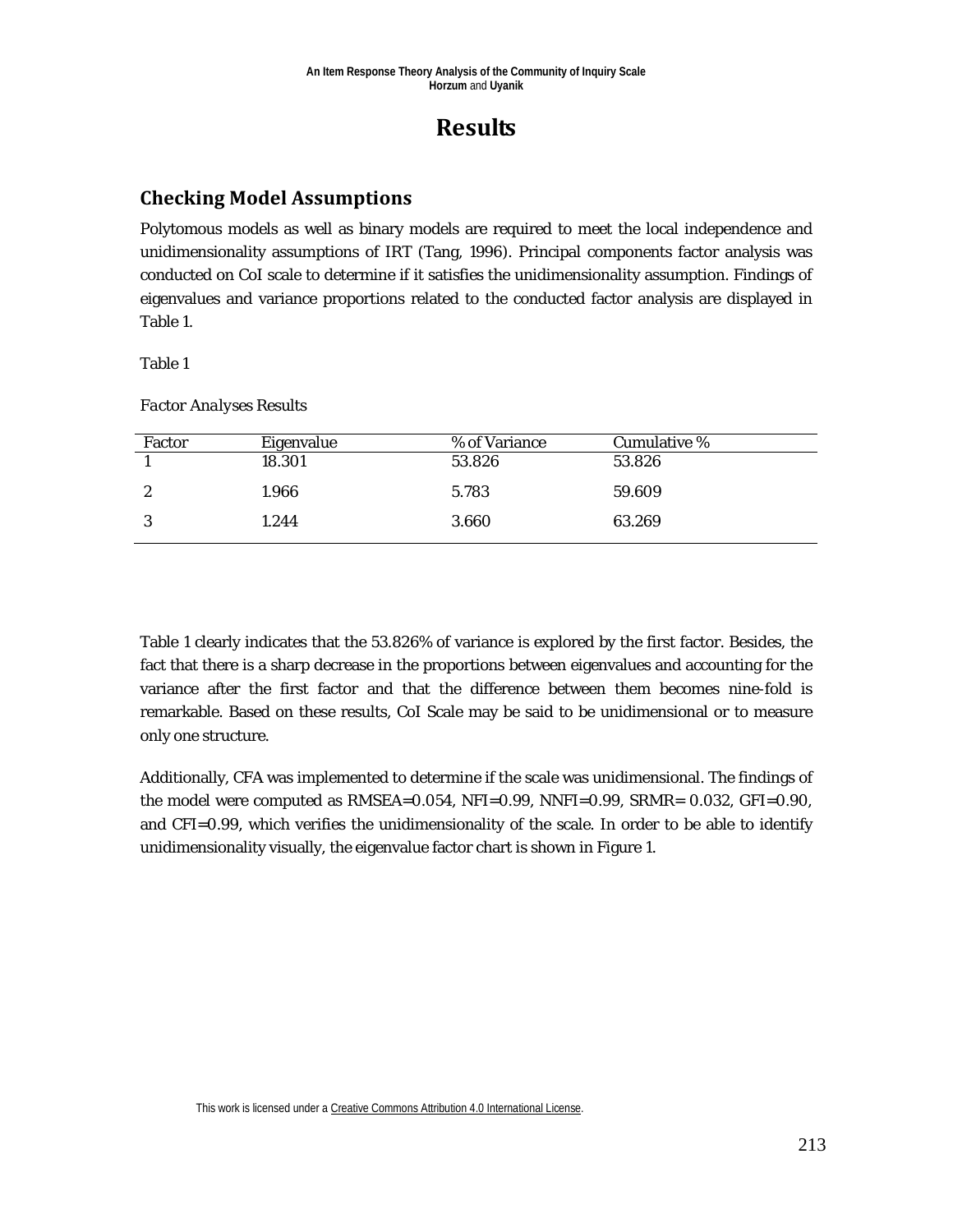#### **An Item Response Theory Analysis of the Community of Inquiry Scale Horzum** and **Uyanik**



*Figure 1*. Scree plot.

According to Figure 1, the slope forms a plateau after the second point, which means that the contributions made by factors after this point are small and almost the same. For this reason, it is thought that the number of factors available is one. In this case, it might be said that the scale is unidimensional.

Another assumption to be checked is local independence. If the assumption of local independence is interrupted then also assumption of unidimensionality is interrupted too. Thus, the assumption of unidimensionality for the 34 items in CoI scale accomplishing could be said as accomplishing the local independence assumption.

## **Model-Data Fit**

Negative log likelihood  $(-2^*LL)$  value is found as 89129.2 as a result of the calibration of the data gathered from Community of Inquiry Scale Instrument with Graded Response Model. Negative likelihood value in maximum likelihood estimation indicates the degree of data divergence from the model Maximum likelihood estimation (Embretson & Reise, 2000). Marginal reliability coefficient is found as 0.9768. Marginal reliability represents total reliability obtained from the average of the expected conditional standard errors of the students from all competency levels (DCAS 2010–2011, Technical Report).

Item-data fit level can be scrutinized by the means of the differences between observed and expected proportions. The differences between observed and expected frequencies are also referred as "residuals". Embretson and Reise (2000) state the residuals approaching zero (<0.10) proves to be a solid criterion for the goodness of model-data fit. The highest difference between the observed and expected frequencies gathered from the data is 0.0453. When explored the differences between the observed and expected frequencies gathered from each subcategory of 34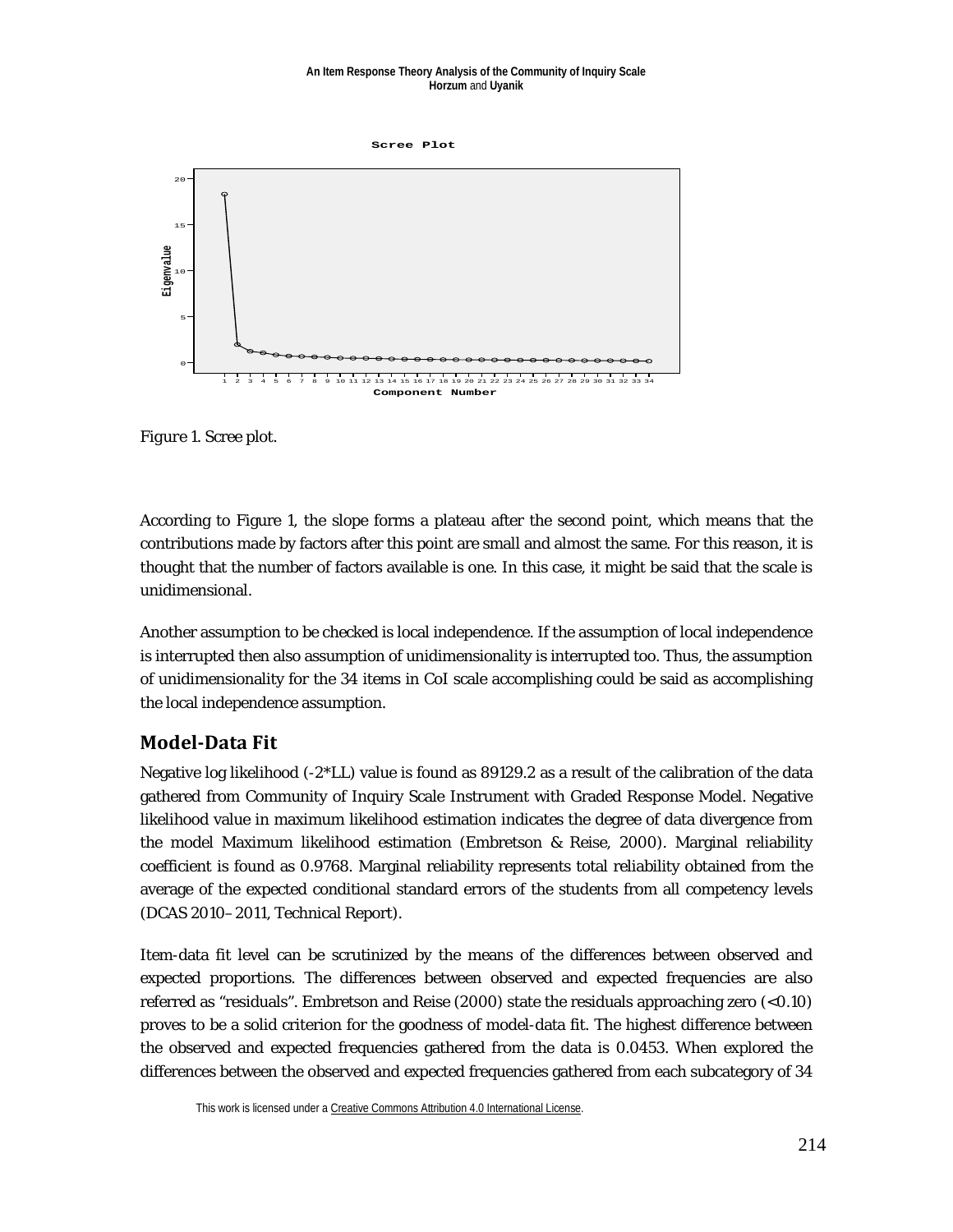items in the scale, it can be observed that all residuals are lower than the value of 0.10. Based on these findings, it was concluded that the Graded Response Model (GRM) was congruous in terms of model-data fit.

## **Item Analysis**

Both CTT and IRT parameter estimates for 34 items and three subscales are shown in Table 2. For each item, the mean, SD, and Corrected Item-Total Correlation (CITC) obtained from CTT, item difficulty and *a* parameter as the item discrimination gathered from IRT are clearly presented. Although there is no certain cutoff criterion for *a* parameter, admissible value can be said as 1 (Zickar, Russel, Smith, Bohle, & Tilley, 2002). But also if there are fewer items in a scale higher discrimination coefficient may be needed (Hafsteinsson, Donovan, & Breland, 2007). In our scale there is between 9 and 13 items per subscales, so we defined *a* values as moderate quality if the values are between 1.0 to 2.0 and as high quality if the values are more than 2.0. Over the 34 item set *a* parameter values are between 1.81 to 3.59 and only two items' *a* value is below 2. While in the teaching presence subscale discriminant value is between 2 and 3 for eight of the items (1, 2, 3, 4, 5, 10, 12, 13), it is over 3 for five of the items (6, 7, 8, 9, 11).

In the nine-item subscale of social presence, two items (15, 16) have *a* value slightly less than 2; the four items (14, 17, 21, 22) are in the range of 2 to 3. Besides, three items (18, 19, 20) in the social presence subscale have discriminating value over 3. While seven items (23, 24, 26, 27, 32, 33, 34) of cognitive subscale presence including 12 items in total have *a* value in the range of 2 to 3, other five items (25, 28, 29, 30, 31) have discriminating over 3.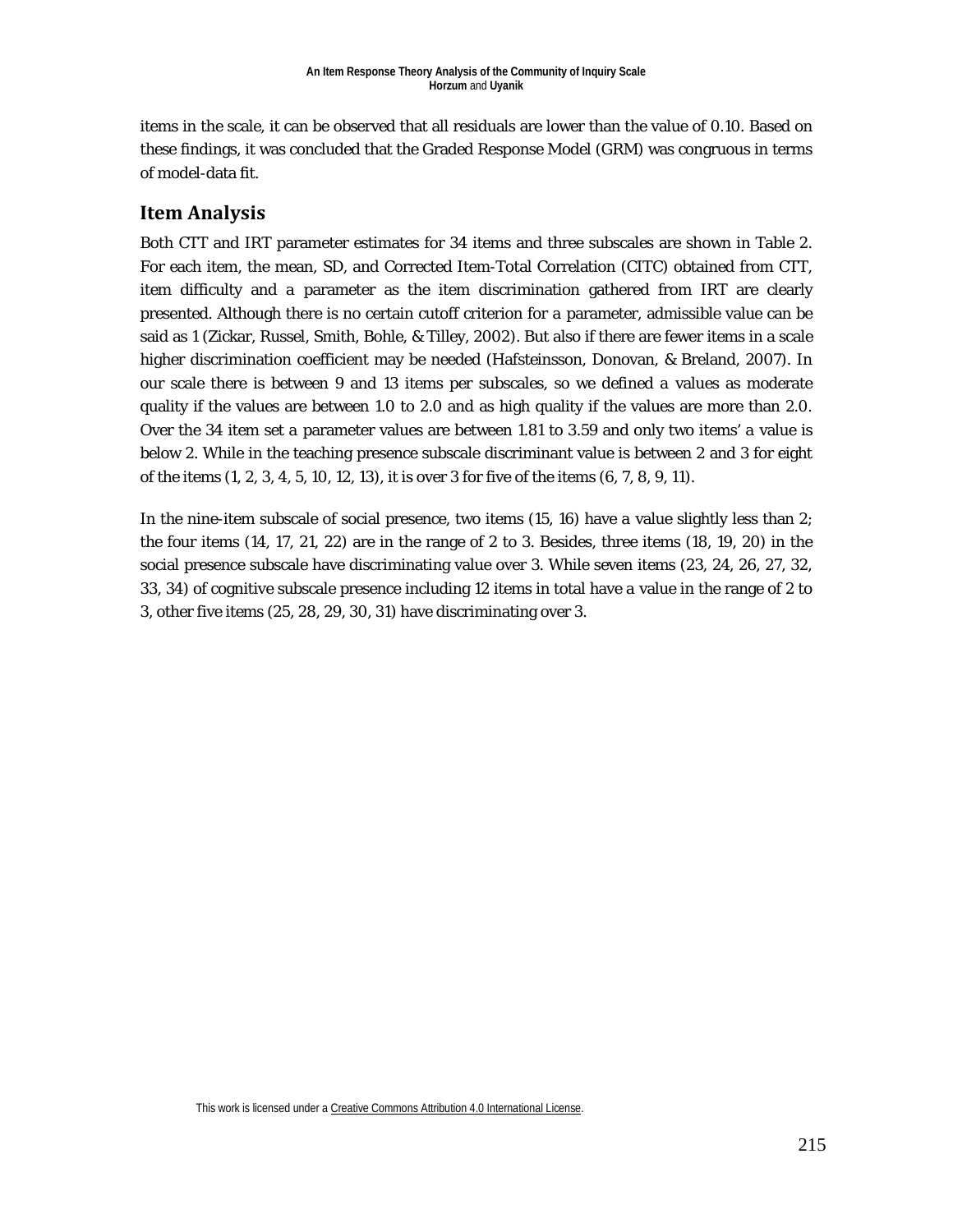#### Table 2

| <b>Scale</b>             | <b>Item</b>     | Mean   | <b>SD</b>            | <b>CITC</b> | $\alpha$          | b <sub>1</sub> | b <sub>2</sub> | b <sub>3</sub> | b <sub>4</sub>    |
|--------------------------|-----------------|--------|----------------------|-------------|-------------------|----------------|----------------|----------------|-------------------|
| <b>Teaching Presence</b> | $\mathbf{1}$    | 3.7578 | 1.07250              | 0.723       | 2.40              | $-1.94$        | $-1.22$        | $-0.17$        | 0.84              |
|                          | $\overline{2}$  | 3.7932 | 1.08758              | 0.726       | 2.45              | $-1.89$        | $-1.17$        | $-0.24$        | 0.78              |
|                          | $\overline{3}$  | 3.6785 | 1.10437              | 0.746       | 2.54              | $-1.76$        | $-1.01$        | $-0.13$        | 0.94              |
|                          | $\overline{4}$  | 3.7865 | 1.11180              | 0.684       | 2.17              | $-1.95$        | $-1.15$        | $-0.25$        | 0.79              |
|                          | 5               | 3.6024 | 1.12296              | 0.766       | 2.89              | $-1.58$        | $-0.91$        | $-0.05$        | 0.98              |
|                          | $\overline{6}$  | 3.6117 | 1.16755              | 0.776       | 3.12              | $-1.50$        | $-0.81$        | $-0.04$        | 0.86              |
|                          | $\overline{7}$  | 3.5530 | 1.17680              | 0.775       | 3.20              | $-1.41$        | $-0.78$        | 0.03           | 0.92              |
|                          | $\overline{8}$  | 3.5143 | 1.16251              | 0.789       | 3.33              | $-1.39$        | $-0.79$        | 0.07           | 0.99              |
|                          | $\overline{9}$  | 3.5697 | 1.15935              | 0.792       | 3.25              | $-1.45$        | $-0.80$        | 0.01           | 0.93              |
|                          | 10              | 3.4950 | 1.19375              | 0.742       | 2.61              | $-1.51$        | $-0.76$        | 0.08           | 1.01              |
|                          | $\overline{11}$ | 3.5384 | 1.16712              | 0.778       | 3.01              | $-1.48$        | $-0.79$        | 0.04           | 0.98              |
|                          | 12              | 3.4330 | 1.18570              | 0.733       | 2.44              | $-1.48$        | $-0.76$        | 0.12           | 1.16              |
|                          | $\overline{13}$ | 3.4683 | 1.19390              | 0.668       | 2.00              | $-1.66$        | $-0.82$        | 0.09           | 1.17              |
|                          | 14              | 3.5163 | 1.17618              | 0.666       | 2.01              | $-1.79$        | $-1.00$        | $-0.02$        | 1.02              |
|                          | $\overline{15}$ | 3.4636 | 1.13823              | 0.654       | 1.90              | $-1.80$        | $-1.06$        | 0.01           | 1.26              |
| <b>Social Presence</b>   | 16              | 3.6771 | 1.16058              | 0.621       | 1.81              | $-2.04$        | $-1.18$        | $-0.24$        | 0.86              |
|                          | 17              | 3.7198 | 1.07250              | 0.697       | 2.56              | $-1.71$        | $-1.07$        | $-0.29$        | 0.74              |
|                          | $\overline{18}$ | 3.6778 | 1.15413              | 0.740       | $\overline{3.12}$ | $-1.62$        | $-0.96$        | $-0.18$        | $\overline{0.72}$ |
|                          | 19              | 3.7071 | 1.13048              | 0.767       | 3.56              | $-1.63$        | $-1.01$        | $-0.17$        | 0.67              |
|                          | 20              | 3.6838 | 1.11433              | 0.765       | 3.44              | $-1.64$        | $-1.02$        | $-0.15$        | 0.75              |
|                          | 21              | 3.5417 | 1.06408              | 0.730       | 2.67              | $-1.84$        | $-1.06$        | 0.01           | 1.08              |
|                          | 22              | 3.5497 | 1.11581              | 0.759       | 2.82              | $-1.74$        | $-0.94$        | $-0.04$        | 0.98              |
| Cognitive Presence       | 23              | 3.5784 | 1.15187              | 0.737       | 2.52              | $-1.71$        | $-0.93$        | $-0.02$        | 0.97              |
|                          | 24              | 3.5223 | 1.16353              | 0.753       | 2.64              | $-1.61$        | $-0.84$        | 0.04           | 1.02              |
|                          | $\overline{25}$ | 3.5844 | 1.13979              | 0.794       | 3.08              | $-1.62$        | $-0.86$        | $-0.04$        | 0.95              |
|                          | 26              | 3.6531 | 1.14608              | 0.701       | 2.34              | $-1.76$        | $-0.99$        | $-0.15$        | 0.92              |
|                          | $\overline{27}$ | 3.5724 | 1.11277              | 0.778       | 2.95              | $-1.69$        | $-0.89$        | $-0.01$        | 1.00              |
|                          | $\overline{28}$ | 3.6384 | 1.13036              | 0.774       | 3.00              | $-1.68$        | $-0.92$        | $-0.09$        | 0.88              |
|                          | 29              | 3.7372 | 1.06543              | 0.807       | 3.59              | $-1.74$        | $-1.05$        | $-0.19$        | 0.82              |
|                          | 30              | 3.5844 | $\overline{1.10711}$ | 0.788       | 3.22              | $-1.65$        | $-0.92$        | $-0.03$        | 0.98              |
|                          | 31              | 3.6044 | 1.09508              | 0.786       | 3.14              | $-1.70$        | $-0.94$        | $-0.04$        | 0.99              |
|                          | 32              | 3.6111 | 1.06475              | 0.776       | 2.99              | $-1.82$        | $-0.96$        | $-0.04$        | 1.03              |
|                          | 33              | 3.5604 | 1.08985              | 0.764       | 2.78              | $-1.75$        | $-0.93$        | $-0.02$        | 1.09              |
|                          | 34              | 3.7145 | 1.10762              | 0.719       | 2.40              | $-1.88$        | $-1.11$        | $-0.17$        | 0.87              |

#### *Item Statistics and Item Parameters*

*Note*. For each subscale, values fall into the following ranges: Teaching Presence 2.00 to 3.33; Social Presence 1.81 to 3.56; Cognitive Presence 2.34 to 3.59. Of the 34 items, 32 can be characterized as "high quality" since they had *a* values higher than two. Only two items had *a* values as 1.81 and 1.90, which can be referred as "moderate quality".

There are values of IRT parameter and the corrected item total correlation for each item of subscales in Table 2. There is a linear positive relation between CITC and *a*. For example in Table 1 item 16 "Online or web-based communication is an excellent medium for social interaction" has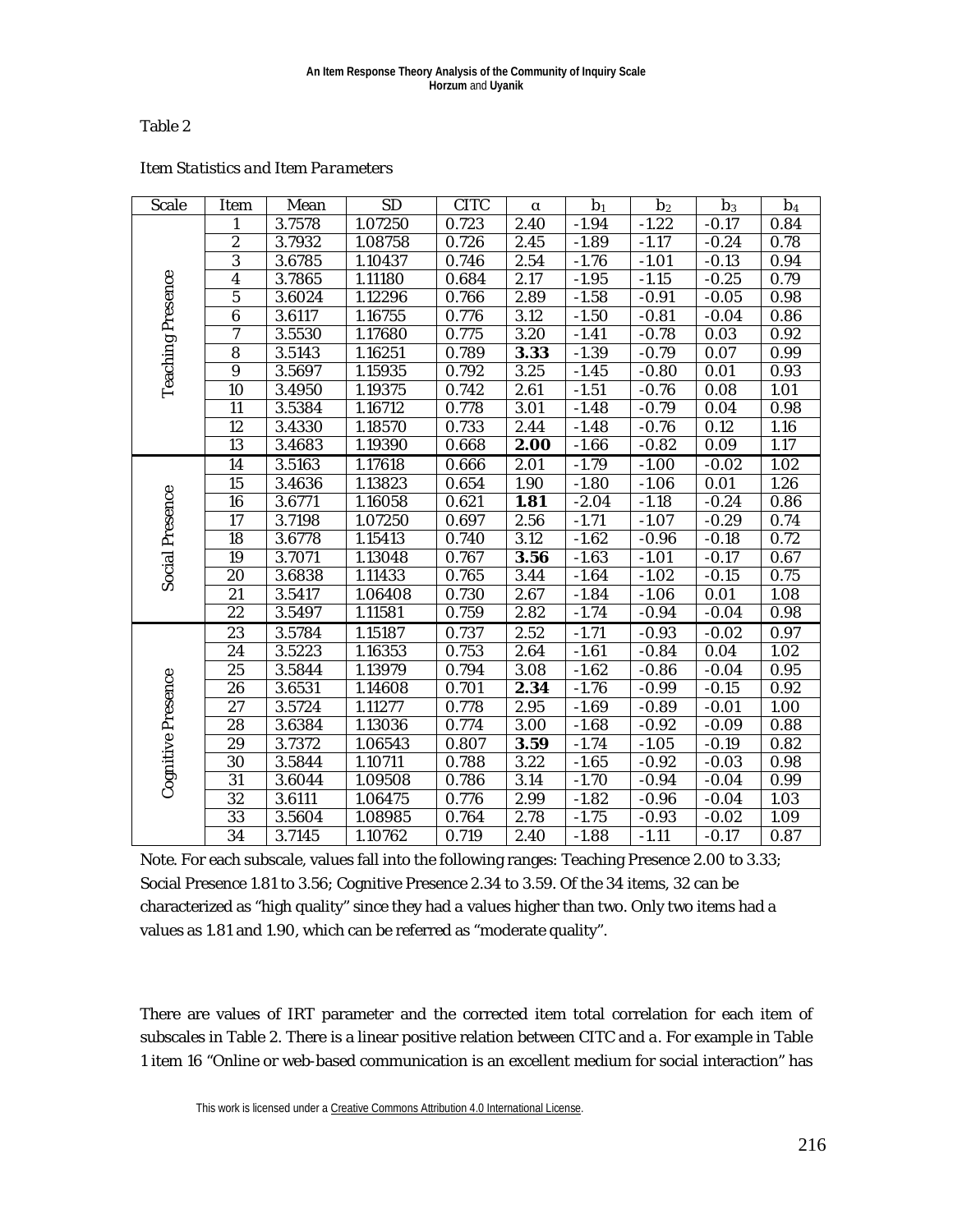lowest *a* (1.81) and CITC (0.621) value. Similarly, item 29 "Combining new information helped me answer questions raised in course activities" has the highest values as an *a* of 3.59 and a CITC of 0.807.

Nevertheless, *a* values give much more detailed information than CITC values (Scherbaum et al., 2006). For example, Items 6 and 32 both have the same value of CITC (0.776), but the *a* for item 6 is 3.12 whereas for item 32 it is 2.99.

For each item, the between category threshold parameters (b) are ordered, which must occur in GRM. These parameters determine the location of the operating characteristic curves and where each of the category response curves for the middle response options peaks.



**Test Information and Measurement Error** 

*Figure 2*. Test Information Function for each of the three subscales.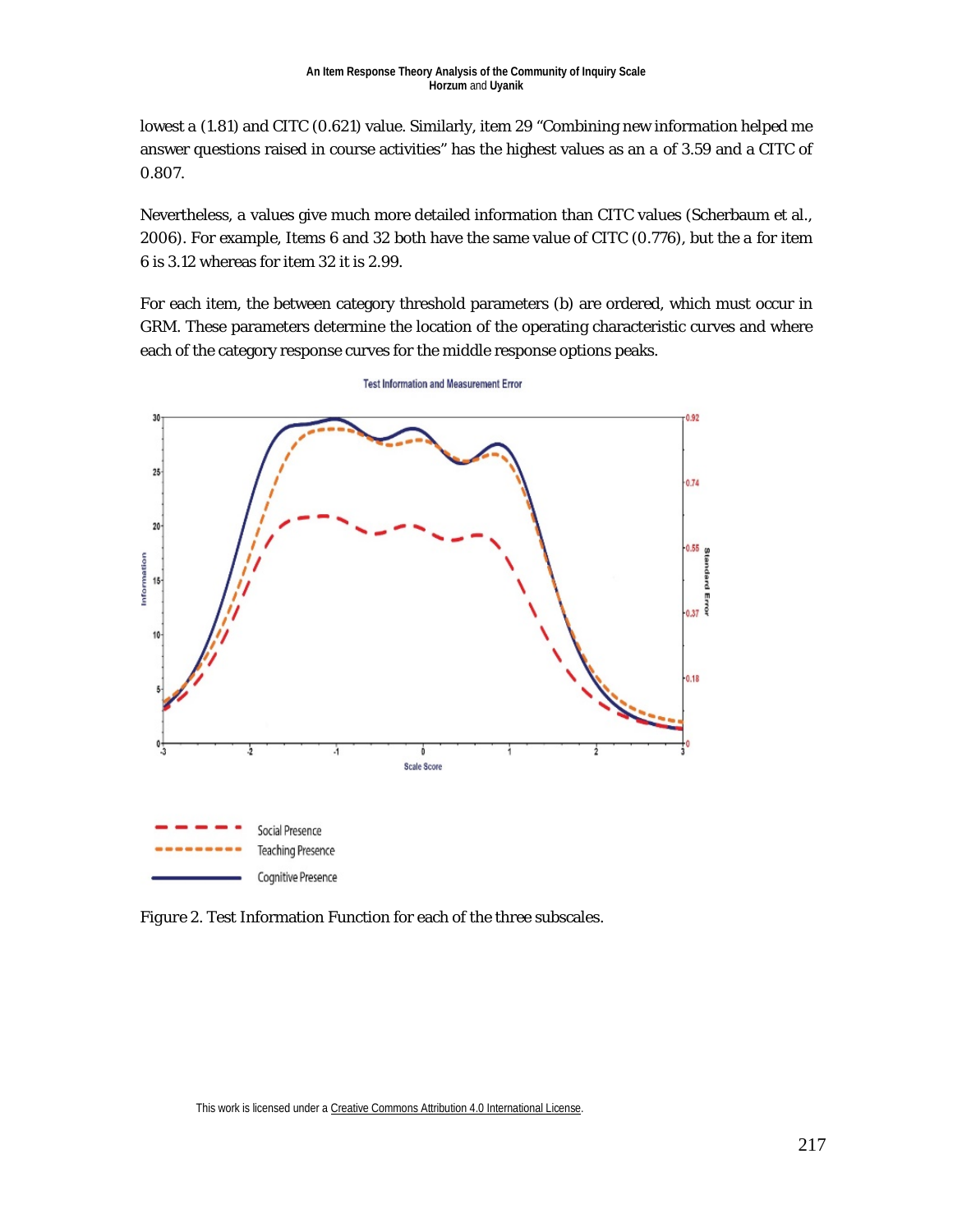#### **An Item Response Theory Analysis of the Community of Inquiry Scale Horzum** and **Uyanik**

**Test Information and Measurement Error** 



*Figure 3*. Standard Error Function for each of the three subscales.

TIFs and structural equation modeling (SEM) curves for each subscale are shown in Figure 2 and 3 respectively. In the figures it is obvious that near the middle and upper ends of the trait distribution each subscale provides rich information.

TP has the highest information at the level of -1.0; SP has the highest information at the level of - 1.2; and CP has the highest information at the level of -0.8 θ. Distributions of all subscales are unimodal. In plots of SEM it is obvious that the best measurement of all subscales is at the high end of the distribution. CP has the highest distribution of information. Second scale which gives more information and has less error is TP, and the third one is SP.

Coefficient alpha is the reliability index which is widely used in CTT and it is beneficial to compare information functions and standard errors with it. The alphas for the three factors range from 0.90 to 0.94. The highest alpha, 0.94 is for the CP. For TP, alpha is 0.94 while alpha coefficient is 0.90 for SP. It is obvious that there is a relation between information functions and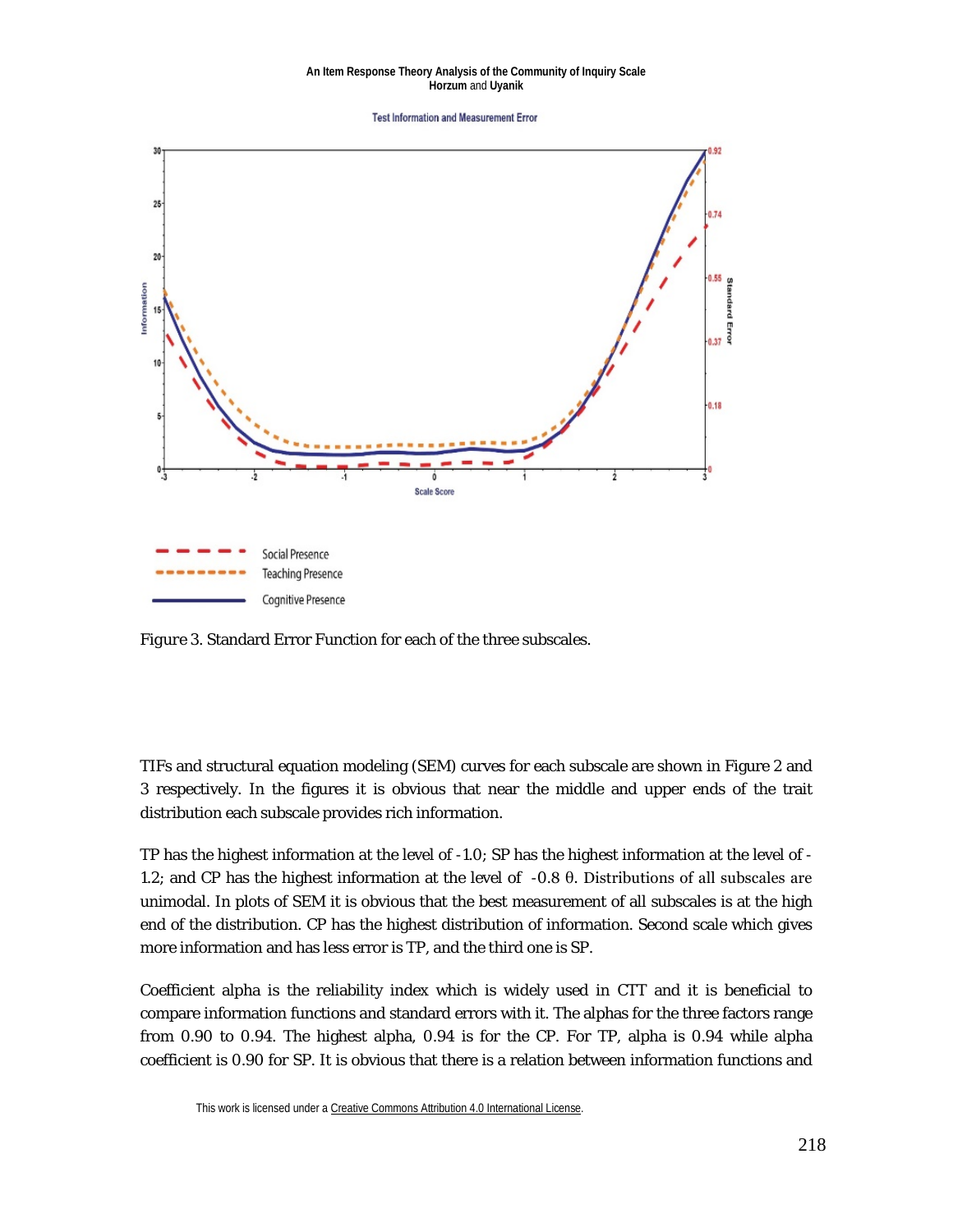alpha values. The highest alpha has the most information function and lowest standard error. Also for CP and TP, alpha values obtained with the IRT analysis reveal the difference between them.

## **Discussion**

The main purpose of this study is to compare the results of the CoI scale which has teaching, social and cognitive presence subscales by the means of CTT and to define the item and test parameters with IRT.

Firstly, *a* is the item discrimination parameter which gives information about item quality. Zickar et al. (2002) suggest that acceptable discriminability for *a* parameter should be higher than 1.0. However, according to Hafsteinsson et al. (2007) *a* values higher than 2.0 provide a higher item quality. In the dataset of this research there are 34 items totally and *a* values of the parameters range from 1.81 to 3.59. There are only two (6%) items which have *a* values below 2.0. All items of cognitive, teaching, and social presence subscales' *a* values are higher than 2.0, except for two items of social presence subscale's item 15 and 16 which are respectively 1.90 and 1.81. Although these items' *a* values are lower than 2.0 they are very close to 2.0.

There is a linear positive relation between CITC and *a*. For example, item 29, "Combining new information helped me answer questions raised in course activities," has an *a* of 3.59 and a CITC of 0.792 which has the highest values for both *a* and CITC. On the other hand, *a* values give more information about item quality than the CITCs (Scherbaum et al., 2006).

The alphas for the three subscales range from 0.90 to 0.94. These values show that scale has high quality. However, instead of the coefficient alpha, the scale information functions and SEMs give much more information. In the figures it is shown that near the middle and upper ends of the trait distribution each subscale gives rich information. -3 to +3 range is for 99% of the population and in this range values of SEM are entirely low for  $\theta$ . At the low end of the trait continuum the most information and least error are taken by the teaching information function. On the other hand at the high end of the distribution social presence provides the best measurement. This situation is defined with alpha by only .04 (.94 vs. .90), but there is a considerable difference in characteristics of measurement.

Scale adaption studies give information about how the study is done properly in order to identify the better results of items in which the ability ranges. In this study, the parameters of scale and item are obtained and compared with both CTT and IRT. As a result of the comparison, it is seen IRT analysis has given similar results with CTT, but more detailed information has been reached on IRT. In this case, it is concluded that IRT analysis would be more appropriate in this scale study. Throughout examination of TP subscale it was revealed that, four items which are 6th, 7th,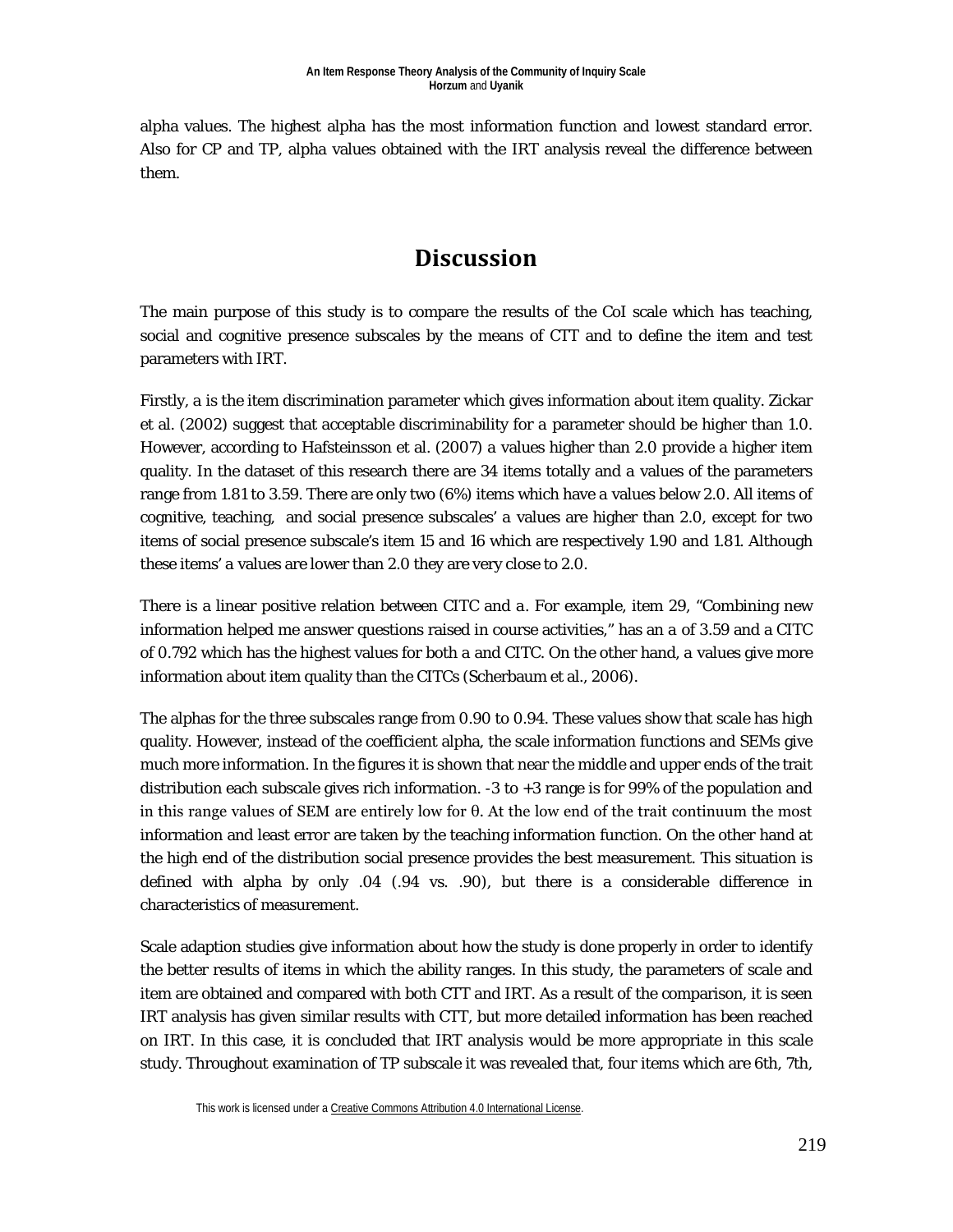8th, and 9th, have higher values and they form one of TP's indicators which is facilitation. In a similar observation one of CP's indicators integration with items 29, 30, and 31, and one of SP's indicators open communication with items 17, 18, and 19 were found to have higher values.

These findings suggest that facilitation to create TP, integration to create CP, open communication to create SP have great importance. In the light of these findings it is recommended to online learning designers and/or instructors

- to have higher TP, facilitation
- to have higher CP, integration
- to have higher SP, open communication

should have highest importance while designing training tools, and instructional processes.

As a conclusion, in the light of all these findings, both CTT and IRT have verified that the scale adapted to Turkish by Horzum (in press) is valid and reliable. This tool can be used to measure the formation of communities in different online learning applications and the relationship between the sense of community and different variables. Moreover, independent studies from culture and language for whether the scale forms in different cultures and languages are similar with the Turkish form of the scale could be carried out. With obtaining of the forms in different languages, comparisons with different countries about the usage of the scale in the online learning applications in different cultures and countries could be made.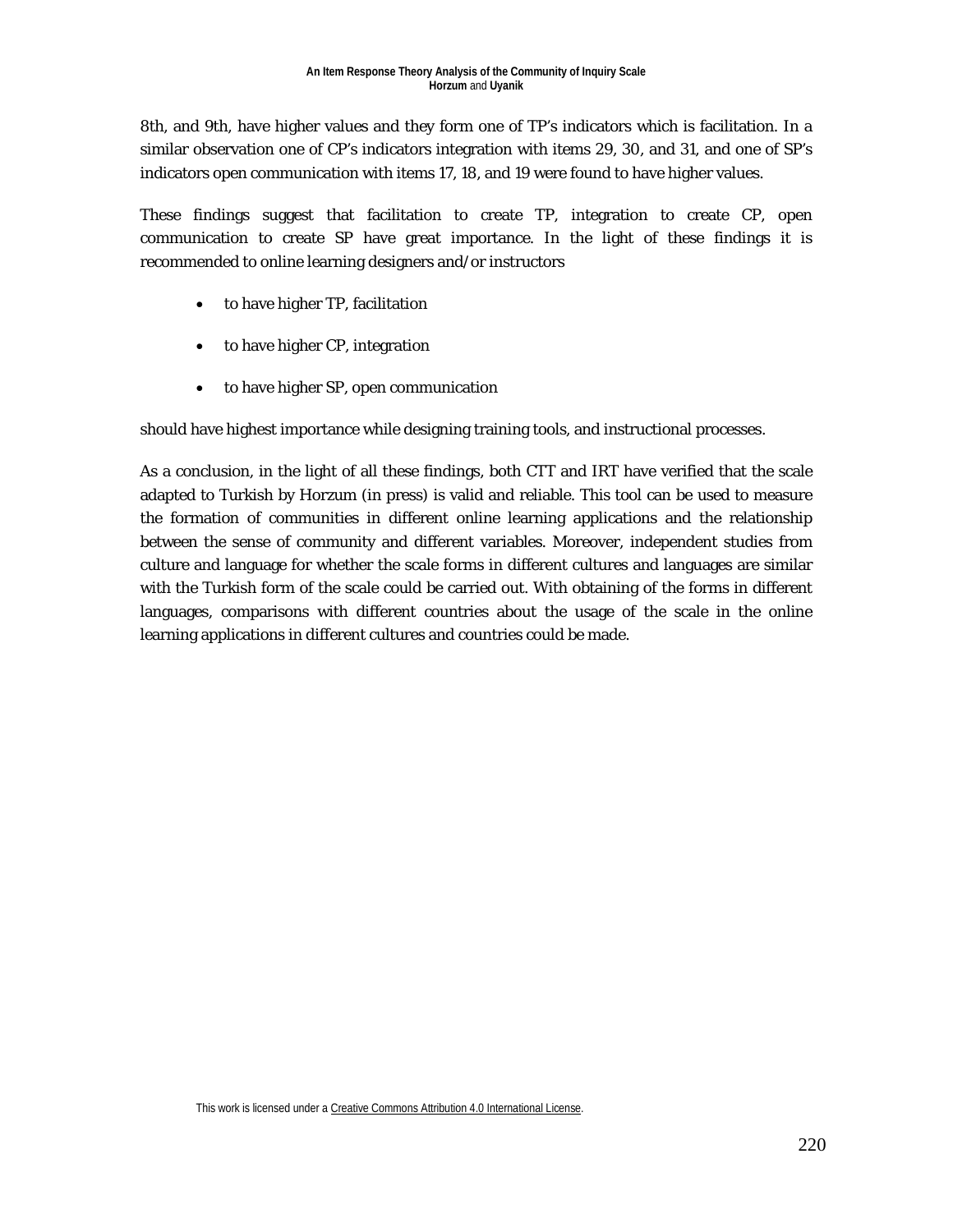## **References**

- Akyol, Z., & Garrison, D. R. (2008). The development of a community of inquiry over time in an online course: Understanding the progression and integration of social, cognitive and teaching presence. *Journal of Asynchronous Learning Networks*, *12*(2-3), 3-23.
- Akyol, Z., Garrison, D. R., & Ozden, Y. (2009). Online and blended communities of inquiry: Exploring the developmental and perceptional differences. *International Review of Research in Open and Distance Learning, 10*(6), 65-83.
- Akyol, Z., Ice, P., Garrison, D. R., & Mitchell, R. (2010). The relationship between course socioepistemological orientations and student perceptions of community of inquiry. *The Internet and Higher Education, 13*(1-2), 66-68.
- Allen, I. E. & Seaman, J. (2013). *Changing course: Ten years of tracking online education in the United States*. Sloan Consortium. Retrieved August 13, 2014 from <http://www.onlinelearningsurvey.com/reports/changingcourse.pdf>
- Anderson, T., Rourke, L., Garrison, D. R., & Archer, W. (2001). Assessing teaching presence in a computer conferencing context. *Journal of Asynchronous Learning Networks*, 5(2). Retrieved August 13, 2014 from [http://auspace.athabascau.ca/bitstream/2149/725/1/assessing\\_teaching\\_presence.pdf.](http://auspace.athabascau.ca/bitstream/2149/725/1/assessing_teaching_presence.pdf)
- Arbaugh, J. B. (2008). Does the community of inquiry framework predict outcomes in online MBA courses? *International Review of Research in Open and Distance Learning, 9*(2), 1- 21.
- Arbaugh, J. B., & Hwang, A. (2006). Does ''teaching presence" exist in online MBA courses? *The Internet and Higher Education, 9*(1), 9–21.
- Arbaugh, J. B., Cleveland-Innes, M., Diaz, S. R., Garrison, D. R., Ice, P., Richardson, J. C., & Swan, K.P. (2008). Developing a community of inquiry instrument: Testing a measure of the Community of Inquiry Framework using a multi-institutional sample. *The Internet and Higher Education, 11*(3-4), 133-136.
- Arbaugh, J., Bangert, A., & Cleveland-Innes, M. (2010). Subject matter effects and the community of inquiry (CoI) framework: An exploratory study. *The Internet and Higher Education, 13*(1–2), 37–44.
- Archibald, D. (2010). Fostering the development of cognitive presence: Initial findings using the community of inquiry survey instrument. *The Internet and Higher Education, 13*(1-2), 73–74.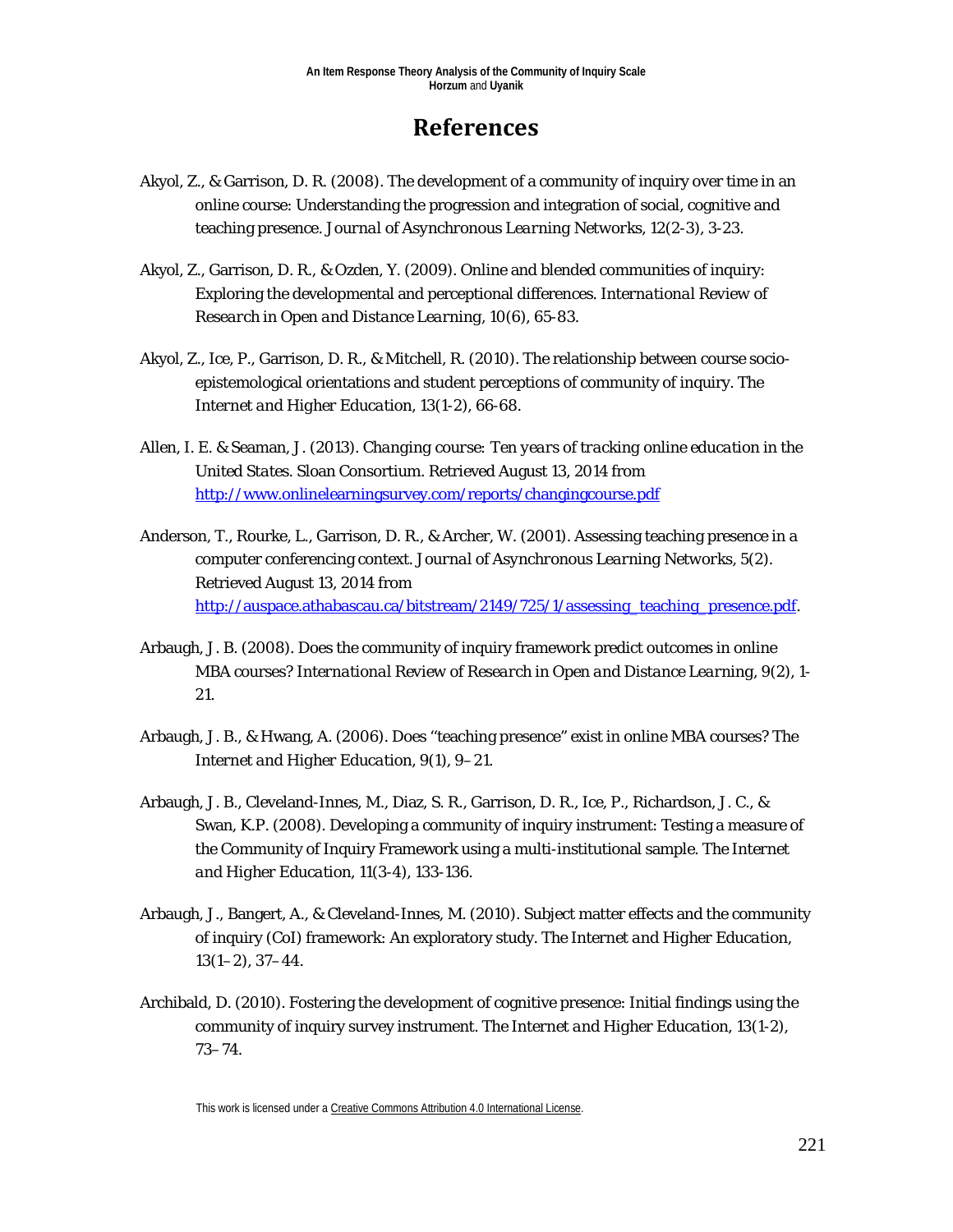Baker, F. B. (2001). *The basics of item response theory* (2nd Edition). USA, Heinemann.

- Bangert, A. W. (2008). The influence of social presence and teaching presence on the quality of online critical inquiry*. Journal of Computing in Higher Education, 20*(1), 34–61.
- Bangert, A. W. (2009). Building a validity argument for the community of inquiry survey instrument. *The Internet and Higher Education, 12*(2), 104-111.
- Bollen, K. A. & Curran, P. J. (2006). *Latent curve models: A structural equation perspective.*  New Jersey: John Wiley & Sons, Inc.
- Burgess, M. L., Slate, J. R., Rojas-LeBouef, A., & LaPrairie, K. (2010). Teaching and learning in Second Life: Using the community of inquiry (CoI) model to support online instruction with graduate students in instructional technology. *The Internet and Higher Education, 13*(1-2), 84–88.
- Carlon, S., Bennett-Woods, D., Berg, B., Claywell, L., LeDuc, K., Marcisz, N., … Zenoni, L. (2012). The community of inquiry instrument: Validation and results in online health care disciplines. *Computers & Education, 59*(2), 215–221.
- Cleveland-Innes, M., Garrison, D. R., & Kinsel, E. (2007). Role adjustment for learners in an online community of inquiry: Identifying the needs of novice online learners. *International Journal of Web-based Learning and Teaching Technologies, 2*(1), 1-16.
- Conrad, D. (2009). Cognitive, teaching, and social presence as factors in learners' negotiation of planned absences from online study. *International Review of Research in Open and Distance Learning, 10*(3), 1-18.
- DCAS (2010–2011). *Delaware Comprehensive Assessment System. Evidence of Reliability and Validity.* Volume 4. American Institutes for Research.
- Diaz, S. A., Swan, K., Ice, P., & Kupczynski, L. (2010). Student ratings of the importance of survey items, multiplicative factor analysis, and validity of the community of inquiry survey. *The Internet and Higher Education, 13*(1-2), 22-30.
- Embretson, S. E., & Reise, S. P. (2000). *Item response theory for psychologists*. Lawrence Erlbaum Associates Publishers, Mahwah, New Jersey.
- Garrison, D. R. (2007). Online community of inquiry review: Social, cognitive, and teaching presence issues. *Journal of Asynchronous Learning Networks, 11*(1), 61-72.
- Garrison, D. R., & Anderson, T. (2003) *E-learning in the 21st century: A framework for research and practice*. London: Routledge/Falmer.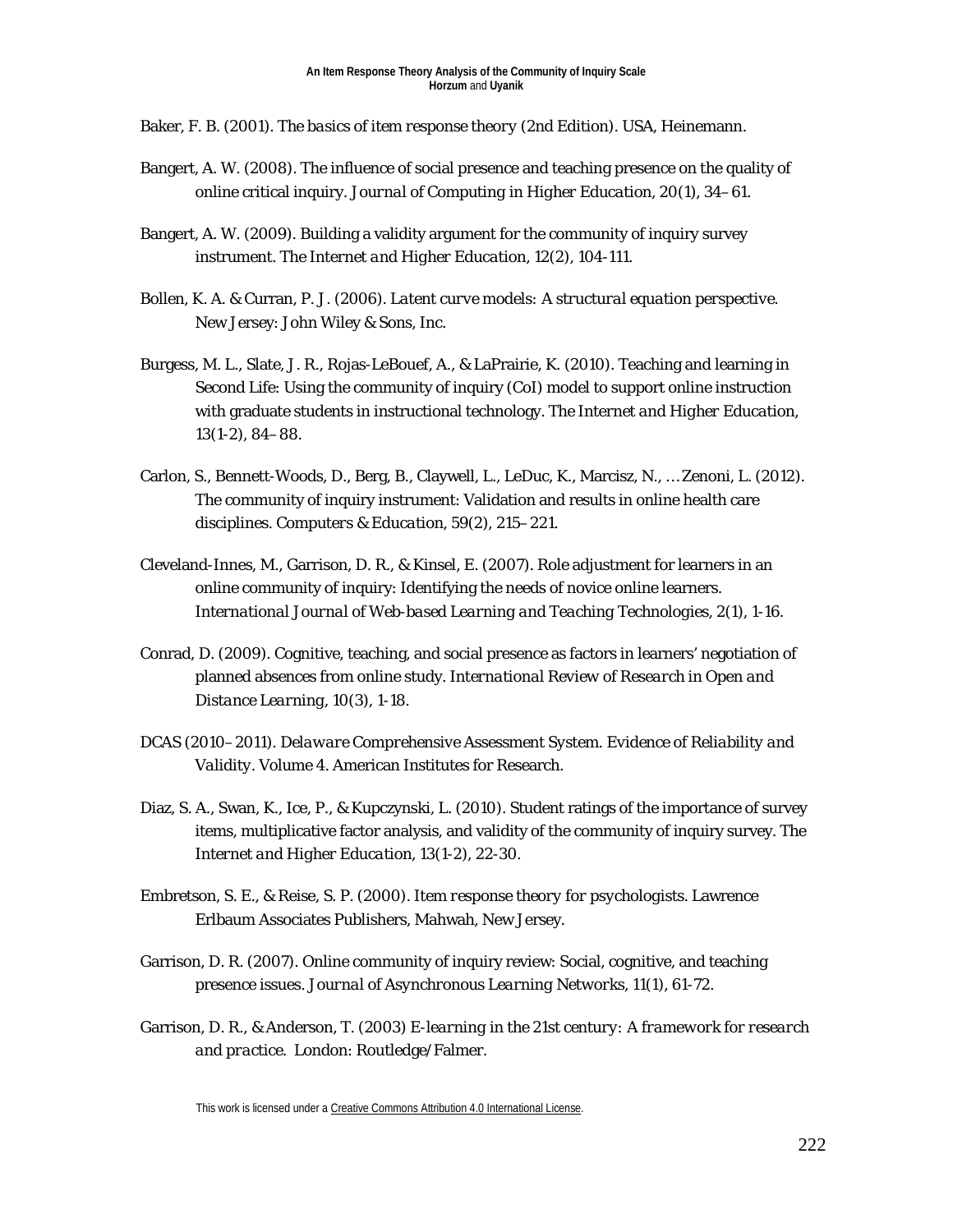- Garrison, D. R., & Arbaugh, J. B. (2007). Researching the community of inquiry framework: Review, issues, and future directions. *The Internet and Higher Education, 10*(3), 157-172.
- Garrison, D. R., & Cleveland-Innes, M. (2005). Facilitating cognitive presence in online learning: Interaction is not enough. *American Journal of Distance Education, 19*(3), 133–148.
- Garrison, D. R., Anderson, T., & Archer, W. (2000). Critical inquiry in a text-based environment: Computer conferencing in higher education. *The Internet and Higher Education, 2*(2-3), 87-105.
- Garrison, D. R., Anderson, T., & Archer, W. (2001). Critical thinking, cognitive presence, and computer conferencing in distance education. *American Journal of distance education, 15*(1), 7-23.
- Garrison, D. R., Cleveland-Innes, M., & Fung, T. S. (2010). Exploring causal relationships between teaching, cognitive and social presence: Student perceptions of the community of inquiry framework. *The Internet and Higher Education, 13*(1-2), 31-36.
- Hafsteinsson, L. G., Donovan, J. J., & Breland, B. T. (2007). An item response theory examination of two popular goal orientation measures. *Educational and Psychological Measurement*, *67*, 719–739.
- Hambelton, R.K., Swaminathan, H. & Rogers, H.J. (1991). *Fundamentals of item response theory.* Newbury Park, CA: Sage Publications.
- Hambleton, R. K., & Swaminathan, H. (1985). *Item response theory: Principles and applications.* Kluwer Nijhoff Publishing, Baston.
- Hambleton, R. K., & van der Linden, W. J. (1982) Advances in item response theory and applications: An introduction. *Applied Psychological Measurement, 6, 373-378.*
- Horzum, M. B. (In press). Online learning students` perceptions community of inquiry based on learning outcomes and demographic variables. *Croatian Journal of Education*.
- Ice, P., Curtis, R., Phillips, P., & Wells, J. (2007). Using asynchronous audio feedback to enhance teaching presence and students' sense of community. *Journal of Asynchronous Learning Networks, 11*(2), 3-25.
- Ice, P., Gibson, A. M., Boston, W., & Becher, D. (2011). An exploration of differences between community of inquiry indicators in low and high disenrollment online courses. *Journal of Asynchronous Learning Networks, 15*(2), 44-69.

This work is licensed under [a Creative Commons Attribution 4.0 International License.](http://creativecommons.org/licenses/by/4.0/)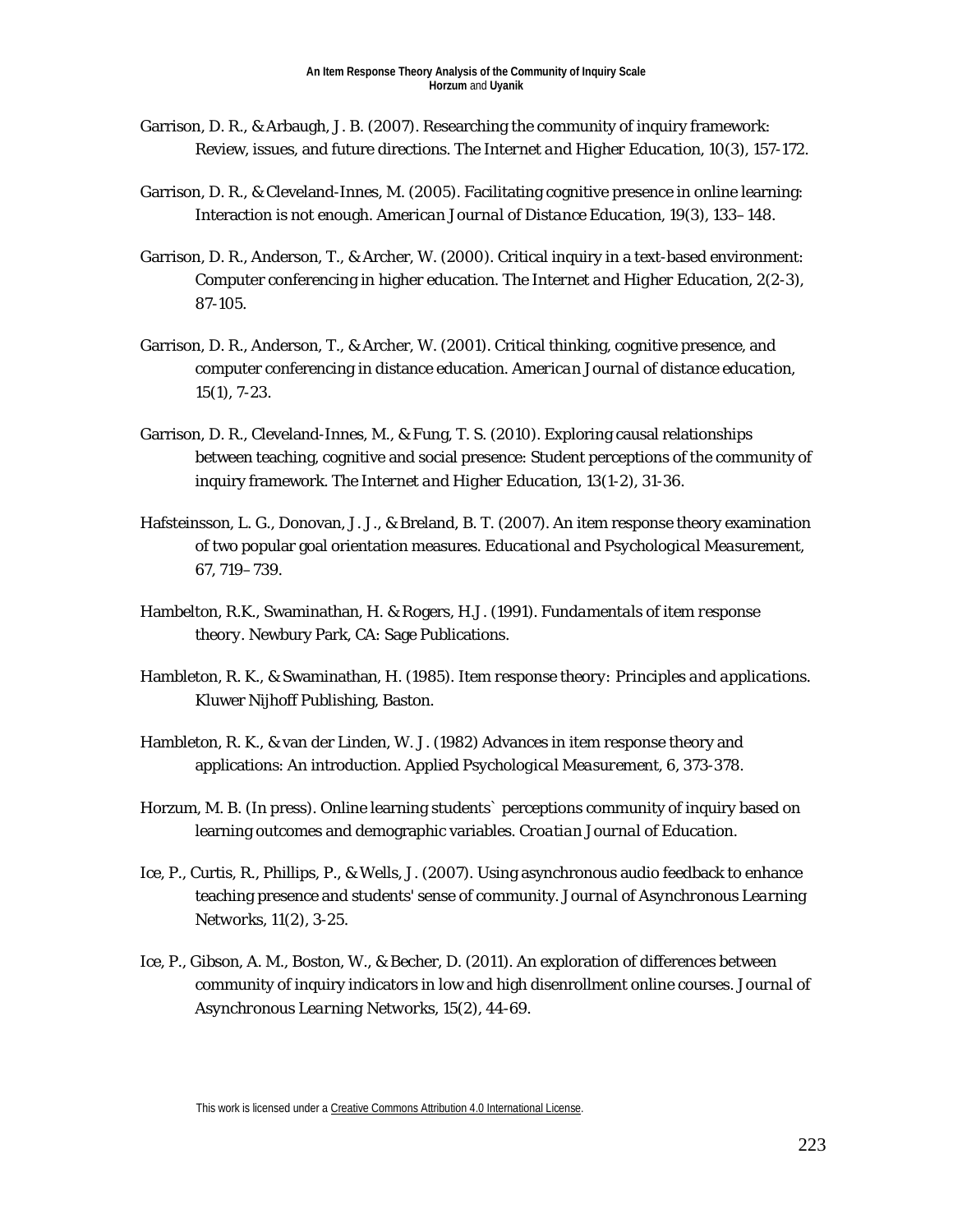- Joo, Y. J., Lim, K. Y., & Kim, E. K. (2011). Online university students' satisfaction and persistence: Examining perceived level of presence, usefulness and ease of use as predictors in a structural model. *Computers & Education, 57*(2), 1654-1664.
- Jöreskog, K. G. & Sörbom, D. (1999). *LISREL 8: Structural equation modeling with the Simplis Command Language*. USA: Scientific Software ınternational, Inc.
- Ke, F. (2010). Examining online teaching, cognitive, and social presence for adult students. *Computers & Education, 55*(2), 808-820.
- Kim, J. (2011). Developing an instrument to measure social presence in distance higher education. *British Journal of Educational Technology, 42*(5), 763-777.
- Kovalik, C. L., & Hosler, K. A. (2010). Text messaging and the community of inquiry in online courses. *MERLOT Journal of Online Learning and Teaching, 6*(2). Retrieved August 13 2014 from [http://jolt.merlot.org/vol6no2/kovalik\\_0610.htm](http://jolt.merlot.org/vol6no2/kovalik_0610.htm)
- Kozan, K., & Richardson, J. C. (2014a). Interrelationships between and among social, teaching, and cognitive presence. *The Internet and Higher Education, 21*, 68-73.
- Kozan, K., & Richardson, J. C. (2014b). New exploratory and confirmatory factor analysis insights into the community of inquiry survey. *The Internet and Higher Education, 23*, 39-47.
- Lord, F. M. (1984). Standard errors of measurement at different ability levels. *Journal of Educational Measurement*, 21, 239-243.
- Moore, M. G., & Kearsley, I. G. (2012). *Distance education: A systems view of online learning* (3rd Ed.). New York: Wadsworth Publishing Company.
- Onder, I. (2007). An investigation of goodness of model data fit. *Hacettepe University Journal of Education*, *32*, 210-220.
- Picciano, A. G. (2002). Beyond student perceptions: Issues of interaction, presence, and performance in an online course. *Journal of Asynchronous Learning Networks, 6*(1), 21- 40.
- Shea, P. & Bidjerano, T. (2009). Community of inquiry as a theoretical framework to foster ''epistemic engagement" and ''cognitive presence" in online education. *Computers & Education, 52*(3), 543-553.
- Shea, P. (2006). A study of students' sense of learning community in online environments. *Journal of Asynchronous Learning Networks, 10*(1), 35-44.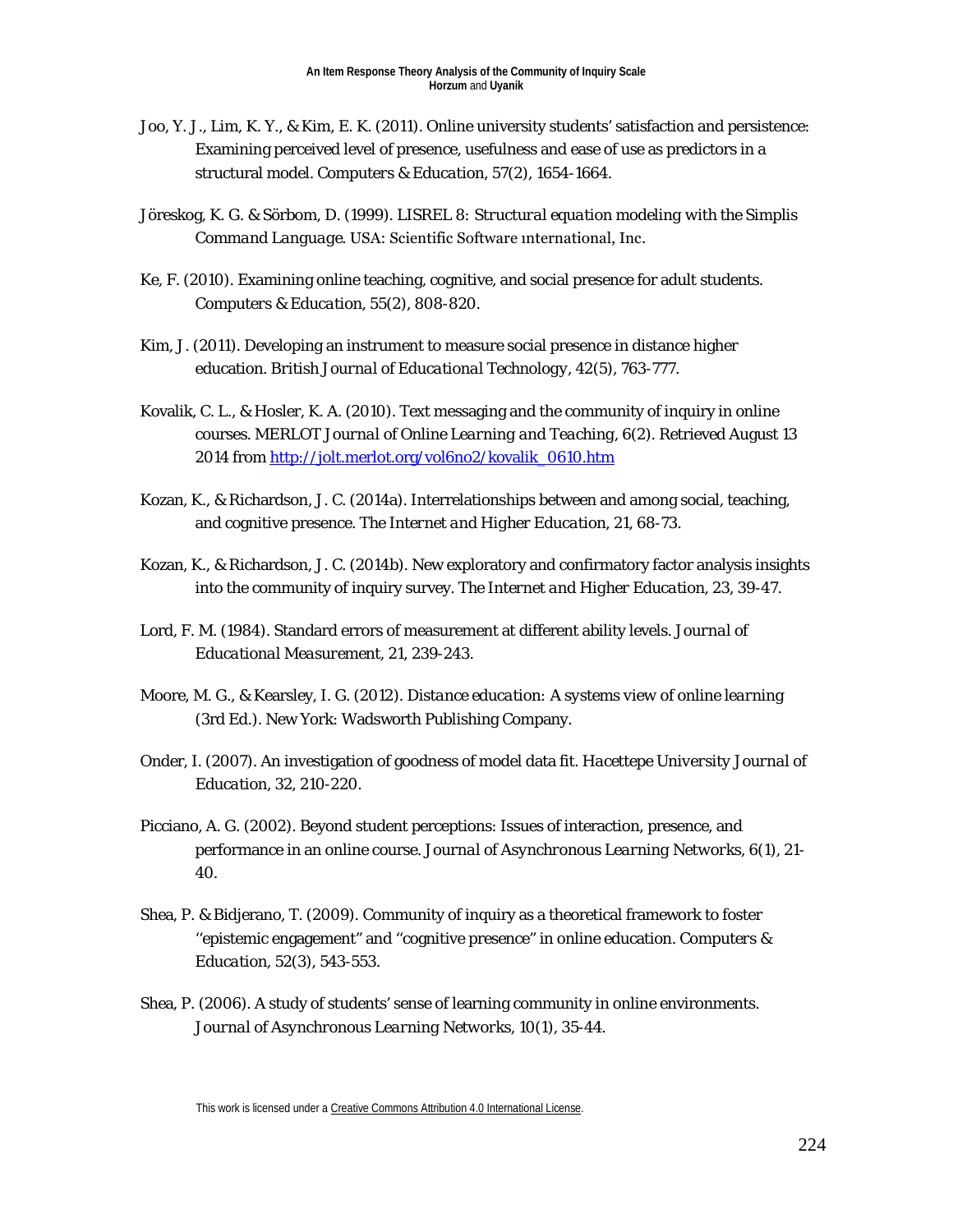- Shea, P. J., Fredericksen, E. E., Pickett, A. M., & Pelz, W. E. (2003). A preliminary investigation of "teaching presence" in the SUNY learning network. *Elements of quality online education: Practice and direction, 4*, 279-312.
- Shea, P., & Bidjerano, T. (2010). Learning presence: Towards a theory of self-efficacy, selfregulation, and the development of a communities of inquiry in online and blended learning environments. *Computers & Education, 55*(4), 1721-1731.
- Shea, P., Hayes, S., Uzuner-Smith, S., Gozza-Cohen, M., Vickers, J., & Bidjerano, T. (2014). Reconceptualizing the Community of Inquiry framework: Exploratory and confirmatory analysis. *The Internet and Higher Education, 23*, 9-17.
- Shea, P., Hayes, S., Vickers, J., Gozza-Cohen, M., Uzuner, S., Mehta, R., … Rangan, P. (2010). A re-examination of the community of inquiry framework: Social network and content analysis. *The Internet and Higher Education, 13*(1-2), 10-21.
- Shea, P., Li, C. S., & Pickett, A. (2006). A study of teaching presence and student sense of learning community in fully online and web-enhanced college courses. *The Internet and Higher Education, 9*(3), 175-190.
- Swan, K., & Shih, L. F. (2005). On the nature and development of social presence in online course discussions. *Journal of Asynchronous Learning Networks, 9*(3), 115-136.
- Swan, K., Shea, P., Richardson, J., Ice, P., Garrison, D. R., Cleveland-Innes, M., & Arbaugh, J. B. (2008). Validating a measurement tool of presence in online communities of inquiry. *Ementor, 2*(24), 1-12.
- Tabachnick, B. G. & Fidell, L.S. (2007). *Using multivariate statistics* (5th Ed). USA: Pearson.
- Tang, K. L. (1996). *Polytomous item response theory models and their apllications in largescale testing programs: Review of literature*. Educational Testing Service, Princeton, New Jersey.
- Thissen, D. (1991). *MULTILOG user's guide* (Version 6.0). Mooresville, IN: Scientific Software.
- Traver, A. E., Volchok, E., Bidjerano, T., & Shea, P. (2014). Correlating community college students' perceptions of community of inquiry presences with their completion of blended courses. *The Internet and Higher Education, 20*, 1-9.
- Zickar, M. J., Russel, S. S., Smith, C. S., Bohle, P., & Tilley, A. J. (2002). Evaluating two morningness scales with item response theory. *Personality and Individual Differences*, *33*, 11–24.